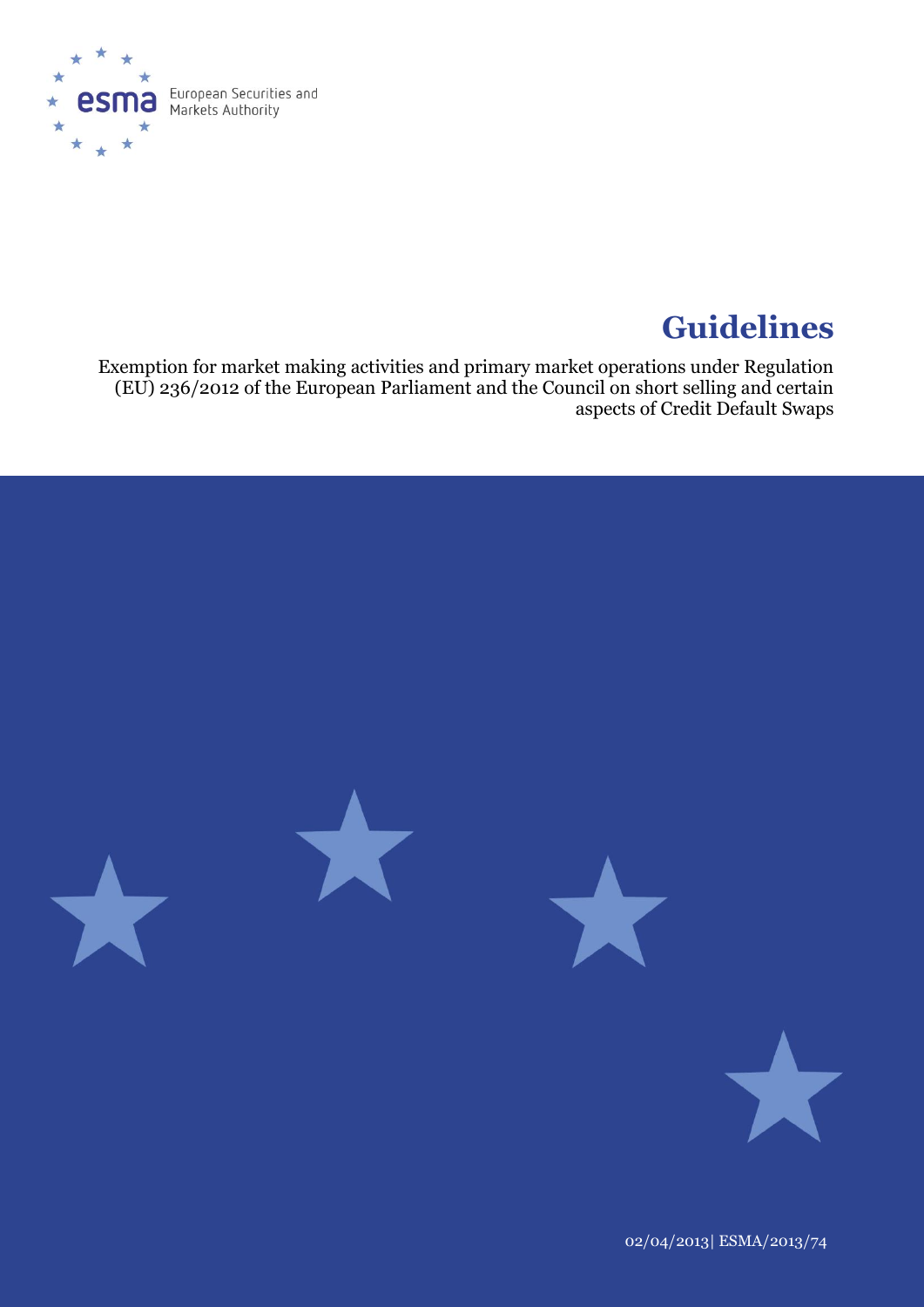

# **Table of Contents**

| ı.    | Scope                                                                                                                                                                                                                                                                          | 3  |
|-------|--------------------------------------------------------------------------------------------------------------------------------------------------------------------------------------------------------------------------------------------------------------------------------|----|
| П.    | <b>Definitions</b>                                                                                                                                                                                                                                                             | 3  |
| Ш.    | <b>Purpose</b>                                                                                                                                                                                                                                                                 | 3  |
| IV.   | <b>Compliance and reporting obligations</b>                                                                                                                                                                                                                                    | 3  |
| v.    | <b>Background and Introduction</b>                                                                                                                                                                                                                                             | 5  |
| VI.   | Definition and scope of the exemption for market making activities                                                                                                                                                                                                             | 6  |
| VII.  | Determination of the competent authority that should be notified                                                                                                                                                                                                               | 10 |
| VIII. | General principles and qualifying criteria of eligibility for the exemption                                                                                                                                                                                                    | 11 |
|       | <b>General principles</b><br>VIII.I.                                                                                                                                                                                                                                           | 11 |
|       | Principles and qualifying criteria that should apply when "posting firm, simultaneous two-way<br>VIII.II.<br>quotes of comparable size and at competitive prices, with the result of providing liquidity on a regular and<br>ongoing basis to the market" (Article 2(1)(k)(i)) | 11 |
|       | VIII.III.<br>Principles and qualifying criteria that should apply when dealing "as part of its usual business, by<br>fulfilling orders initiated by clients or in response to clients' requests to trade" (Article 2(1)(k)(ii))                                                | 14 |
|       | VIII.IV.<br>Anticipatory hedging under Article 2(1)(k)(iii))                                                                                                                                                                                                                   | 15 |
| IX.   | <b>Exemption process</b>                                                                                                                                                                                                                                                       | 15 |
| Χ.    | <b>Transitory measures</b>                                                                                                                                                                                                                                                     | 19 |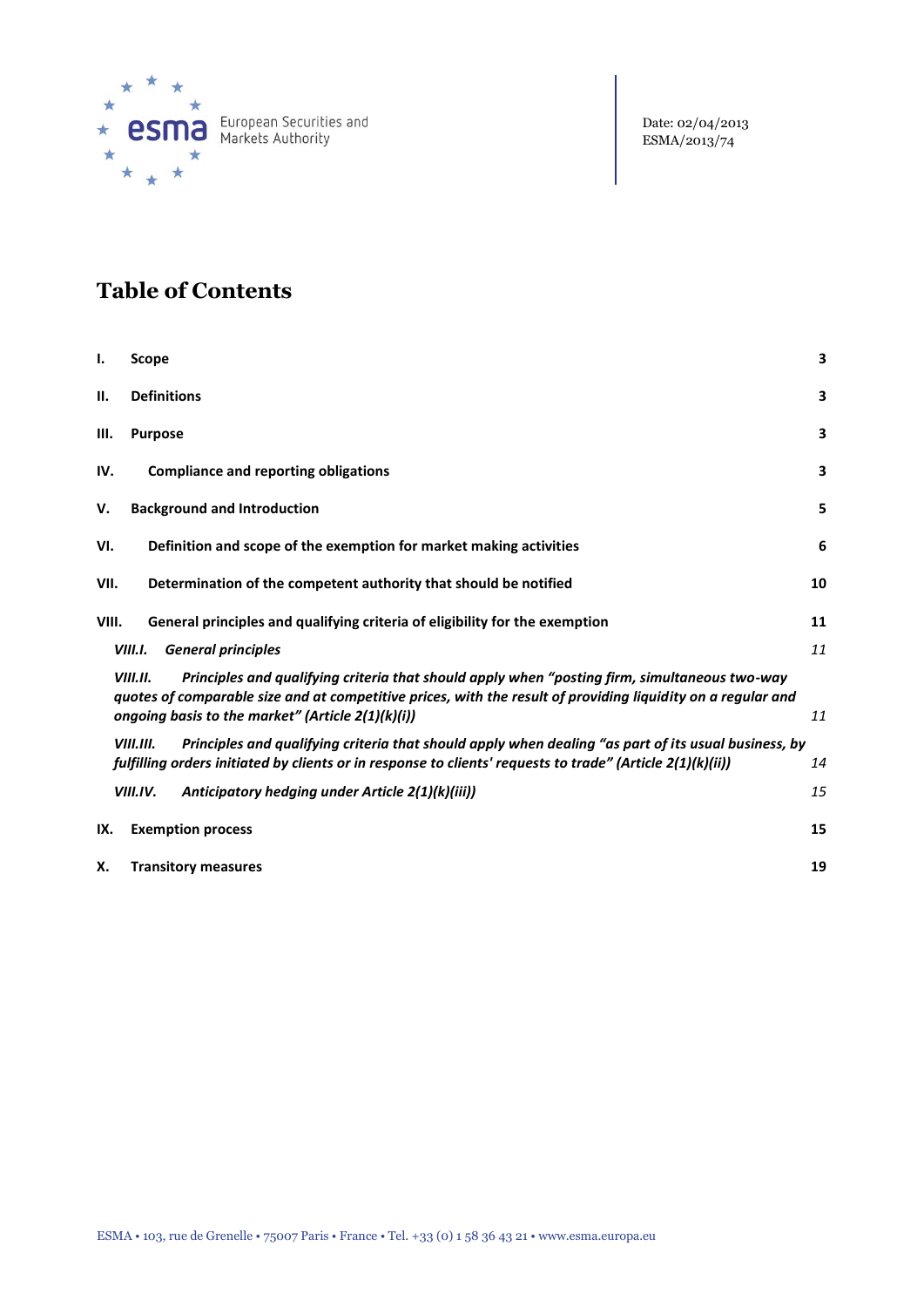

# **I. Scope**

- 1. These guidelines apply to investment firms, credit institutions, third-country entities, firms as referred to in point (l) of Article 2(1) of Directive 2004/39/EC of the European Parliament and of the Council on markets in financial instruments (MiFID).
- 2. These guidelines apply in relation to notification for the market making activities exemption and for the exemption as authorised primary dealer under Article 17 of the Regulation (EU) No 236/2012 of the European Parliament and of the Council on short selling and certain aspects of credit default swaps (Regulation).

# **II. Definitions**

| EEA:   | European Economic Area                                                                                                                                                                                                                                                                               |
|--------|------------------------------------------------------------------------------------------------------------------------------------------------------------------------------------------------------------------------------------------------------------------------------------------------------|
|        | ESMA Regulation: Regulation (EU) No 1095/2010 of the European Parliament and of the Council<br>of 24 November 2010 establishing a European Supervisory Authority (Euro-<br>pean Securities and Markets Authority), amending Decision No 716/2009/EC<br>and repealing Commission Decision 2009/77/EC. |
| MiFID: | Directive 2004/39/EC of the European Parliament and of the Council of 21<br>April 2004 on markets in financial instruments.                                                                                                                                                                          |

#### **III. Purpose**

- 3. The purpose of these guidelines is to:
	- Assist the notifying entity in the notification process, by specifying and describing the content of the written notification and providing a template notification form;
	- Develop a common approach to submitting the notification form, assessing eligibility of the notifying entity's activities for the exemption and monitoring of the conditions of eligibility once the exemption is used.

#### **IV. Compliance and reporting obligations**

#### **Status of the guidelines**

- 4. This document contains guidelines issued under Article 16 of the ESMA Regulation. In accordance with Article 16(3) of the ESMA Regulation competent authorities and financial market participants must make every effort to comply with guidelines and recommendations.
- 5. Competent authorities to whom the guidelines apply should comply by incorporating them into their supervisory practices, including where particular guidelines within the document are directed primarily at financial market participants.

#### **Reporting requirements**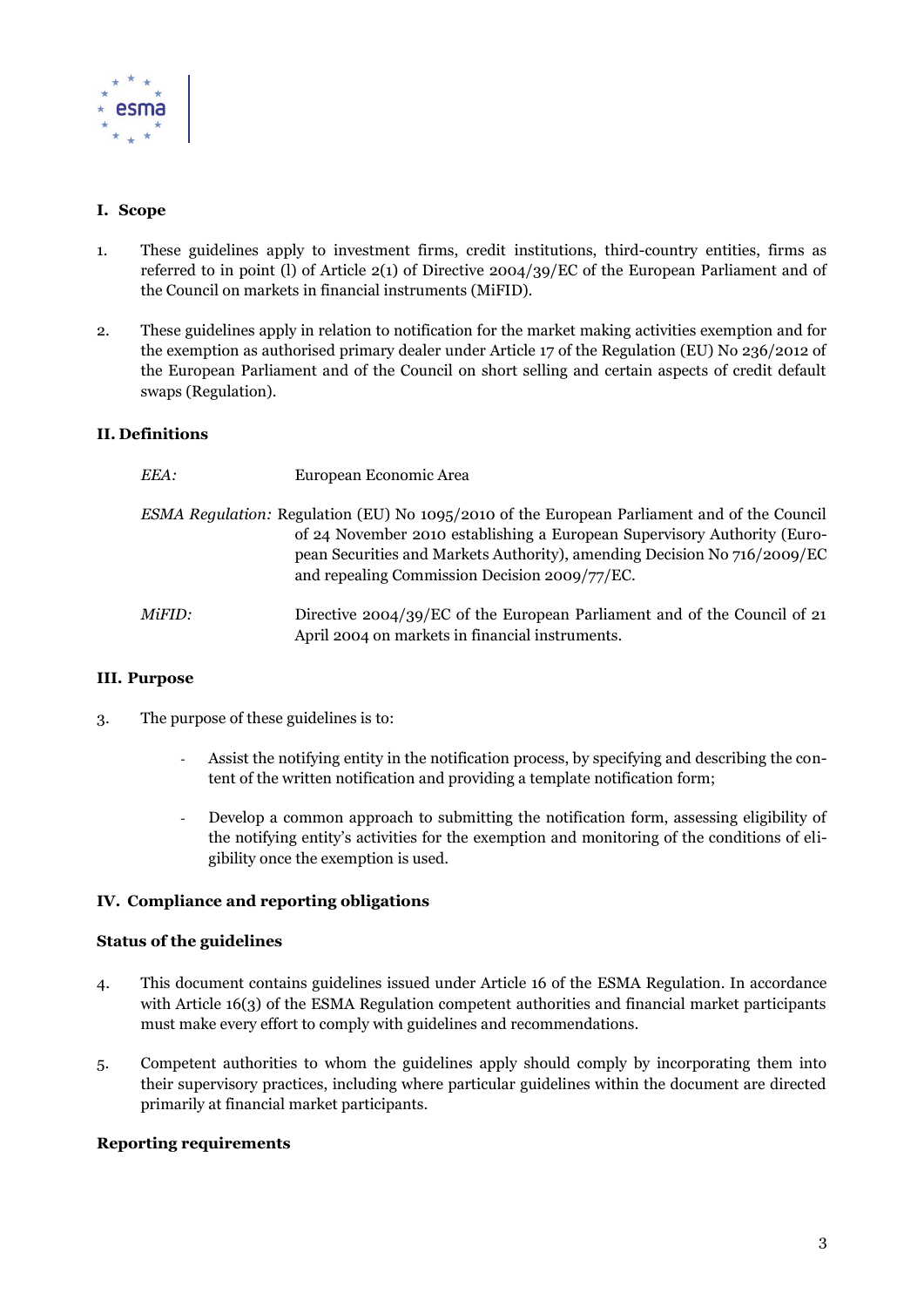

- 6. Competent authorities to which these guidelines apply must notify ESMA whether they comply or intend to comply with the guidelines, with reasons for non-compliance by date two months after publication. A template for notifications is available from the ESMA website.
- 7. Financial market participants are not required to report.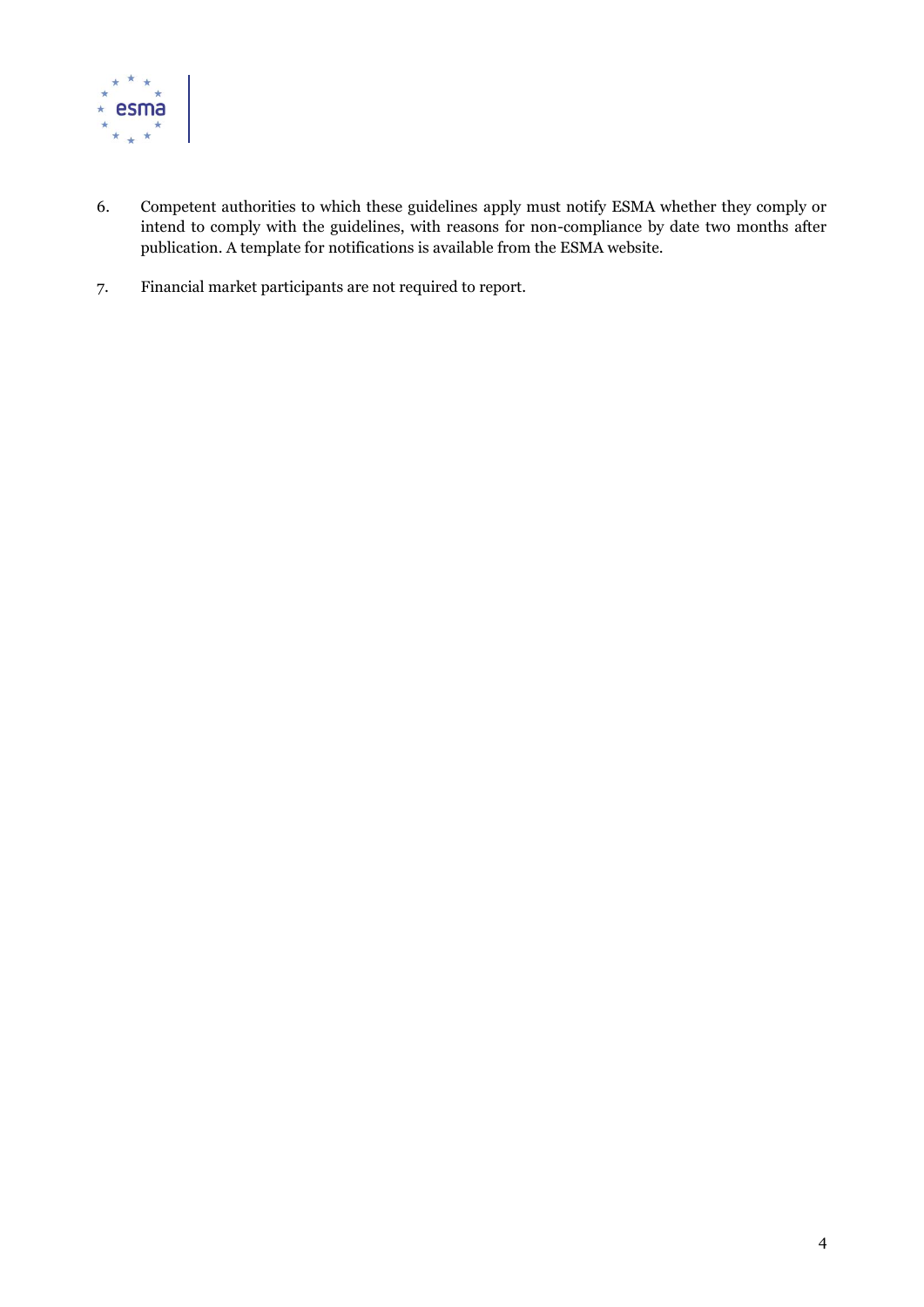

# **V. Background and Introduction**

- 8. The Regulation published in the Official Journal of the European Union on 24 March 2012, is applicable from 1 November 2012.
- 9. Article 17 of the Regulation provides for exemption for market making activities and primary market operations. Provisions of the Regulation prescribe the notification of intent to make use of the exemption to be made to the competent authority as determined by Article 17(5) (the home Member State for the market making exemption) and  $17(6)$  (the relevant competent authority of the concerned sovereign debt for authorised primary dealer exemption), while the exempted activities might also take place in other jurisdictions outside the supervisory remit of that authority. In the particular case of third country entities not authorised in the Union the notification has to be sent to the competent authority of the main trading venue in the Union in which the third country entity trades (see section VII on the determination of the competent authority).
- 10. In order to ensure a level playing field, consistency of market practices and convergence of supervisory practices across the EEA, ESMA has prepared these guidelines on market making activities as defined in Article 2(1) of the Regulation and on a common approach to the application of the exemptions under Article 17.
- <span id="page-4-0"></span>11. According to Article  $2(1)(k)$  'market making activities' means the activities of an investment firm, a credit institution, a third-country entity, or a firm as referred to in point (l) of Article 2(1) of Directive 2004/39/EC (MiFID), which is a member of a trading venue or of a market in a third country, the legal and supervisory framework of which has been declared equivalent by the Commission pursuant to Article 17(2) where it deals as principal in a financial instrument, whether traded on or outside a trading venue, in any of the following capacities:
	- a. by posting firm, simultaneous two-way quotes of comparable size and at competitive prices, with the result of providing liquidity on a regular and ongoing basis to the market;
	- b. as part of its usual business, by fulfilling orders initiated by clients or in response to clients' requests to trade;
	- c. by hedging positions arising from the fulfilment of tasks under points (a) and (b).
- 12. Article 2(1)(n) defines 'authorised primary dealer' as a natural or legal person who has signed an agreement with a sovereign issuer or who has been formally recognised as a primary dealer by or on behalf of a sovereign issuer and who, in accordance with that agreement or recognition, has committed to dealing as principal in connection with primary and secondary market operations relating to debt issued by that issuer.
- 13. Provisions of Article 17(1) exempt entities undertaking transactions due to market making activities from net short position transparency requirements for shares and sovereign debt, the restrictions on uncovered short sales in shares and sovereign debt and the prohibition to enter into uncovered sovereign CDS positions. It should be emphasised that the exemption applies only to the transactions carried out in performance of market making activities as defined above in paragraph [11](#page-4-0) (a) – (c); it does not apply to the entire scope of activity of the notifying entity. As recital 26 clearly states, such an exemption does not cover the proprietary trading of those persons.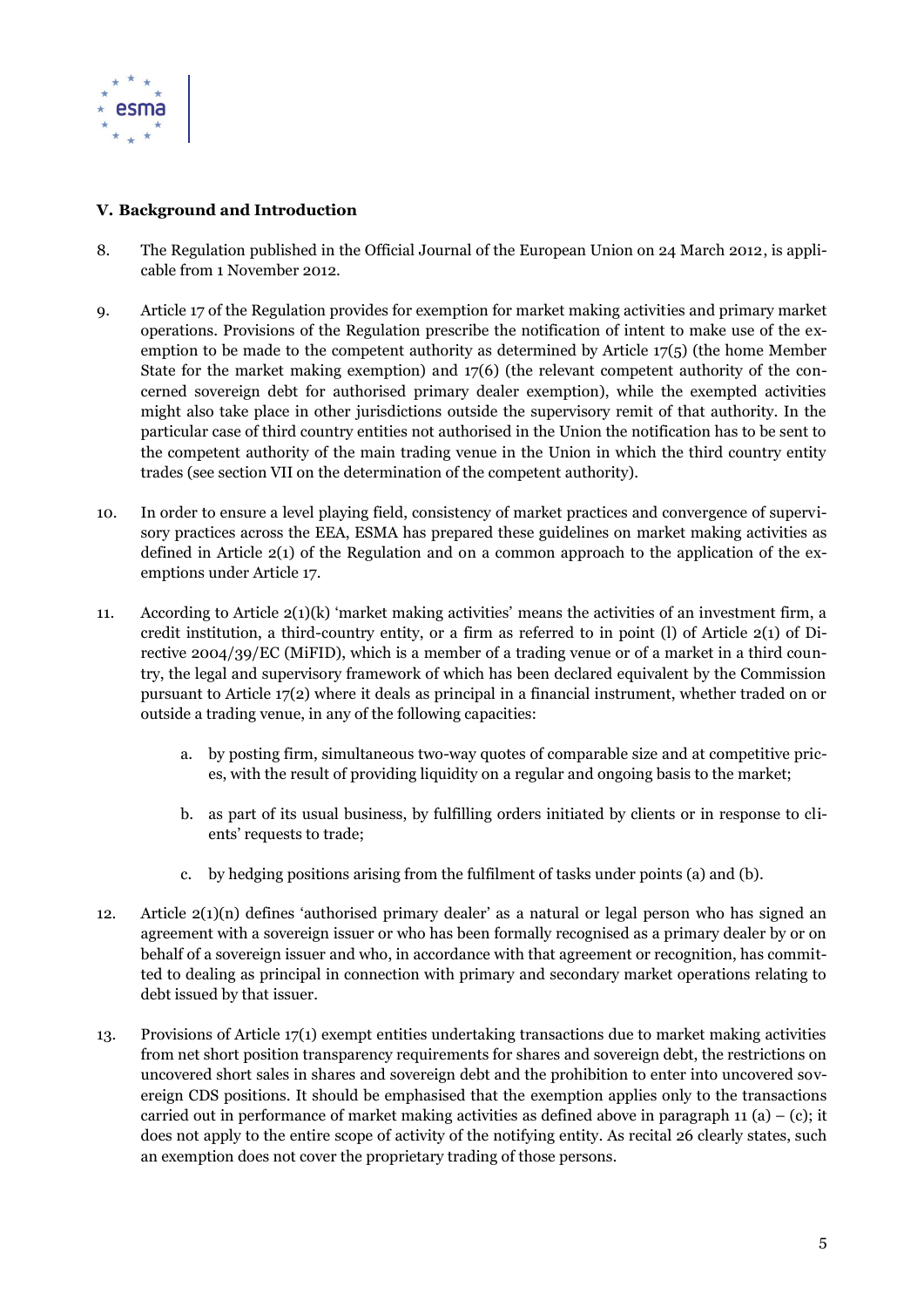

- 14. According to Article 17(3) of the Regulation, persons exempted as authorised primary dealers as defined in Article 2(1)(n) are not required to notify net short positions in sovereign debt, are not subject to the restriction on uncovered short sales in sovereign debt instruments and are not prohibited to enter into an uncovered sovereign CDS transaction. It should be emphasised that the exemption does not apply to the entire scope of activity of the authorised primary dealers. It is also important to take into account that this exemption applies to any financial instruments, including credit default swaps related to the sovereign debt for which that person is an authorized primary dealer and is acting in that capacity.
- 15. Use of exemptions under Articles 17(1) and 17(3) can only be made where previous notification of intent to make use of the exemption has been made in writing to the relevant competent authority at least 30 calendar days before the intended first use of the exemption.
- 16. The competent authority can prohibit the use of the exemption by the notifying person if it considers that the person does not satisfy the conditions of the exemption. The justified prohibition would be communicated in writing within the 30 calendar days upon having received complete notification including all relevant information as specified in paragraph [65.](#page-15-0) When the competent authority is satisfied the notification meets the conditions of the exemption, it may inform accordingly the notifying entity without having to wait for the 30 calendar days' period to expire.
- 17. It is acknowledged that 30 days in advance requirement foreseen in the Regulation might pose practical difficulties in some particular instances (e.g. IPO). In this case the competent authority should be notified as soon as possible so that it may be in a position to i) process the notification in less than 30 days and ii) confirm to the notifying entity that it does not intend to prohibit the use of the exemption. ESMA understands such an express positive communication by the competent authority allows the entity to make use of the exemption from the date the notification is received.
- 18. In addition, the concerned competent authority can, at any time, decide to withdraw the benefits of the exemption in case there have been changes in the circumstances of the natural or legal person so that it no longer satisfies the conditions of the exemption. This may result from the competent authorities own initiative and assessment or from a subsequent notification received under Articles 17(9) or (10) from the natural or legal person indicating a change affecting its ability to use the exemption.

#### **VI. Definition and scope of the exemption for market making activities**

- 19. In order to ensure the exemption is applied in a uniform manner it is important to achieve a common understanding of the exempted activities. More precisely, in order to qualify for the exemption, market making activities have to be undertaken, by dealing as principal in a financial instrument in any of the two capacities and related hedging activities specified in Article  $2(1)(k)$ , whether on or outside a trading venue, by the following entities:
	- a. An investment firm which is a member of a trading venue, ; or
	- b. A credit institution which is a member of a trading venue; or
	- c. A third-country entity which is a member of a market in a third country, the legal and supervisory framework of which has been declared equivalent by the Commission pursuant to Article 17(2); or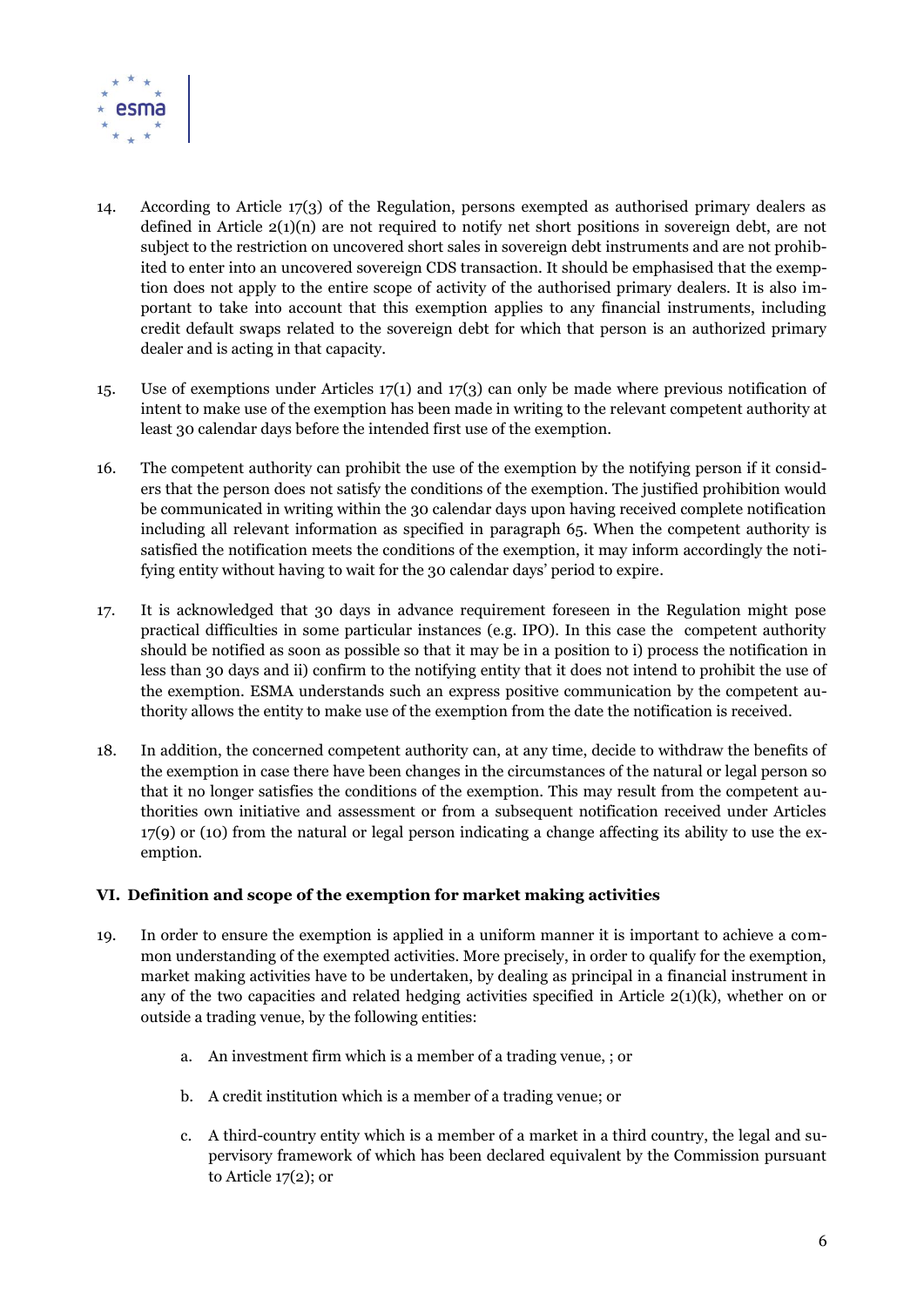

- d. A third country entity which is member of a trading venue in the European Union; or
- e. A firm as referred to in point (l) of Article 2(1) of Directive 2004/39/EC, which is a member of a trading venue.
- 20. Concluding on the above, there are three preconditions for particular activities of an entity to be exempted from the Regulation's provisions:
	- a. being a member of the market on which it
	- b. deals as principal in one of the capacities defined in paragraph 11 above
	- c. in the financial instrument for which it notifies the exemption.
- 21. However, the person is not required to conduct its market making activities solely on that venue or market or to be recognised as market maker or liquidity provider under the rules of that trading venue or market. Neither is there a requirement to have a separate contractual obligation to carry out market making activities. For example, a person could benefit from the exemption by trading on the trading venue or market to hedge the positions, resulting from its activities under Article  $2(1)(k)(i)$  or Article  $2(1)(k)(ii)$  of the Regulation, conducted outside this trading venue or market.
- 22. ESMA records that the European Commission services have expressed in writing their legal analysis of the market making definition in Article  $2(1)$  k of the Regulation, which makes clear that the assessment of each and every of the above conditions for the qualification of market making activities has to be done with respect to each individual financial instrument. According to this analysis by the European Commission , market making activities on instruments that are not admitted to trading or traded on any trading venue, like is currently the case for many sovereign CDS, some sovereign bonds or non-listed derivatives, could not qualify for the exemption under Article  $17(1)$  of the Regulation, since the membership requirement cannot be met.
- 23. It should be noted that the exemption only covers activities when, in the particular circumstances of each transaction, they are genuinely undertaken in the capacity of market making as defined in Article  $2(1)(k)$  of the Regulation. Consequently, persons notifying the intent to make use of the exemption are not expected to hold significant short positions, in relation to market making activities, other than for brief periods.
- 24. Arbitrage activities (in particular those executed between different financial instruments but with the same underlying security) are not considered market making activities under the scope of the Regulation and therefore cannot be exempted.
- 25. When carrying out hedging activities under Article  $2(1)(k)(iii)$ , the size of the position acquired for the purpose of hedging should be proportionate to the size of the exposure hedged in order for these activities to qualify for exemption. The person should be able to justify upon request from the competent authority why an exact match in size was not possible. The discrepancy should, in all cases, be insignificant.
- 26. Once the conditions are fulfilled, market making activities of an entity in or related to the particular instrument may, in accordance with Article 17(1), be exempted from Articles 5, 6, 7, 12, 13 and 14 of the Regulation, i.e. the transparency requirement relating to the net short positions in shares and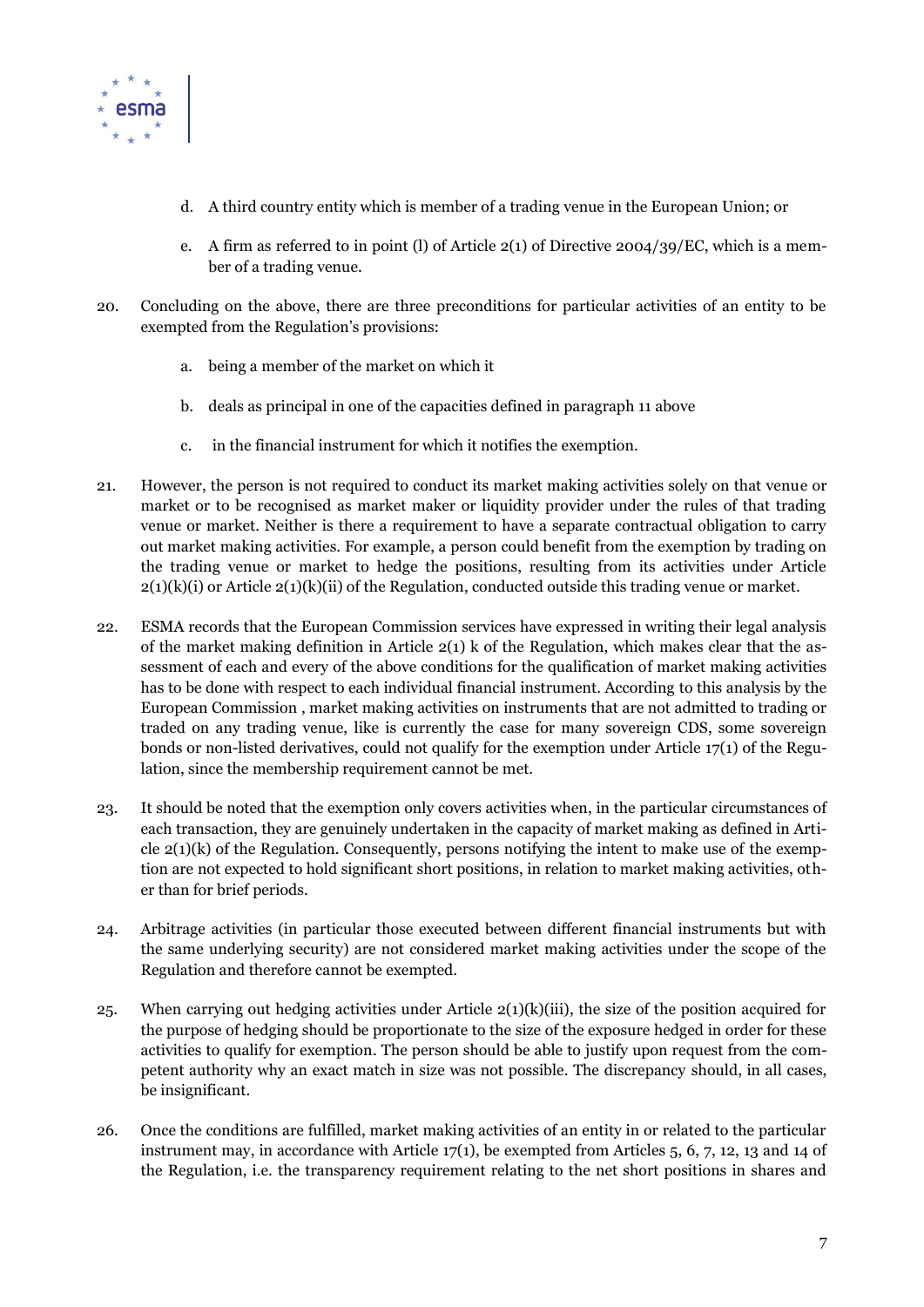

sovereign debt, the restriction on uncovered short sales in shares and sovereign debt instruments and the prohibition to enter into an uncovered sovereign CDS transaction.

27. However, the market making activities on sovereign CDS are not exempted from Article 8 of the Regulation, i.e. the notification to the competent authority of uncovered positions in sovereign CDS in cases where the competent authority has suspended the restriction on such instruments in accordance with Article 14(2).

#### **An exemption on a per instrument basis**

- 28. According to Article  $2(1)(k)$ , market making activities, in their turn, are defined as dealing as principal in a financial instrument. Consequently, the exemption under Article  $17(1)$  applies to activities in a financial instrument, i.e. on an instrument per instrument basis, and should not be considered as a global exemption for market making activities in general. The notification submitted when notifying the intent to use the exemption under Article  $17(1)$  and further use of this exemption should, therefore, concern a financial instrument issued by a particular issuer subject to the Regulation i.e.:
	- a. Shares of an issuer falling under the regime;
	- b. A sovereign issuer as defined by the Regulation.
- 29. Any such notification of the exemption should identify:
	- a. For shares, the individual instrument for which market making activities are notified for the purpose of exemption;
	- b. For sovereign debt and CDS in sovereign debt if applicable, the sovereign issuer in the debt of which market making activities are notified for the purpose of the exemption.
- 30. If market making activities are carried out in a financial instrument, different from a share or a sovereign debt instrument, that creates long or short positions as defined in Articles 3 and 4 of the Regulation, the notification should specify the category of financial instrument according to Part 1 and 2 of Annex I of the Commission Delegated Regulation (EU) No 918/2012 and the corresponding share or issuer of the sovereign debt. Importantly, activities in the corresponding share or sovereign debt will be exempted only to the extent they are undertaken for the purpose of hedging market making activities in that financial instrument, pursuant to point (iii) of Article  $2(1)(k)$  of the Regulation.
- 31. This information should allow the Competent Authority to best consider on an instrument by instrument or sovereign issuer by sovereign issuer basis, whether to prohibit the use of the exemption pursuant to Article 17(7) or not.
- 32. For the purpose of the exemption under Article  $17(1)$  of the Regulation, the financial instruments referred to in paragraph 30 are understood as those listed financial instruments the positions in which must be taken into account when calculating the net short position. Namely, for shares – instruments listed in Part 1 of Annex I of the Commission Delegated Regulation (EU) No 918/2012:
	- a. Options,
	- b. Covered warrants,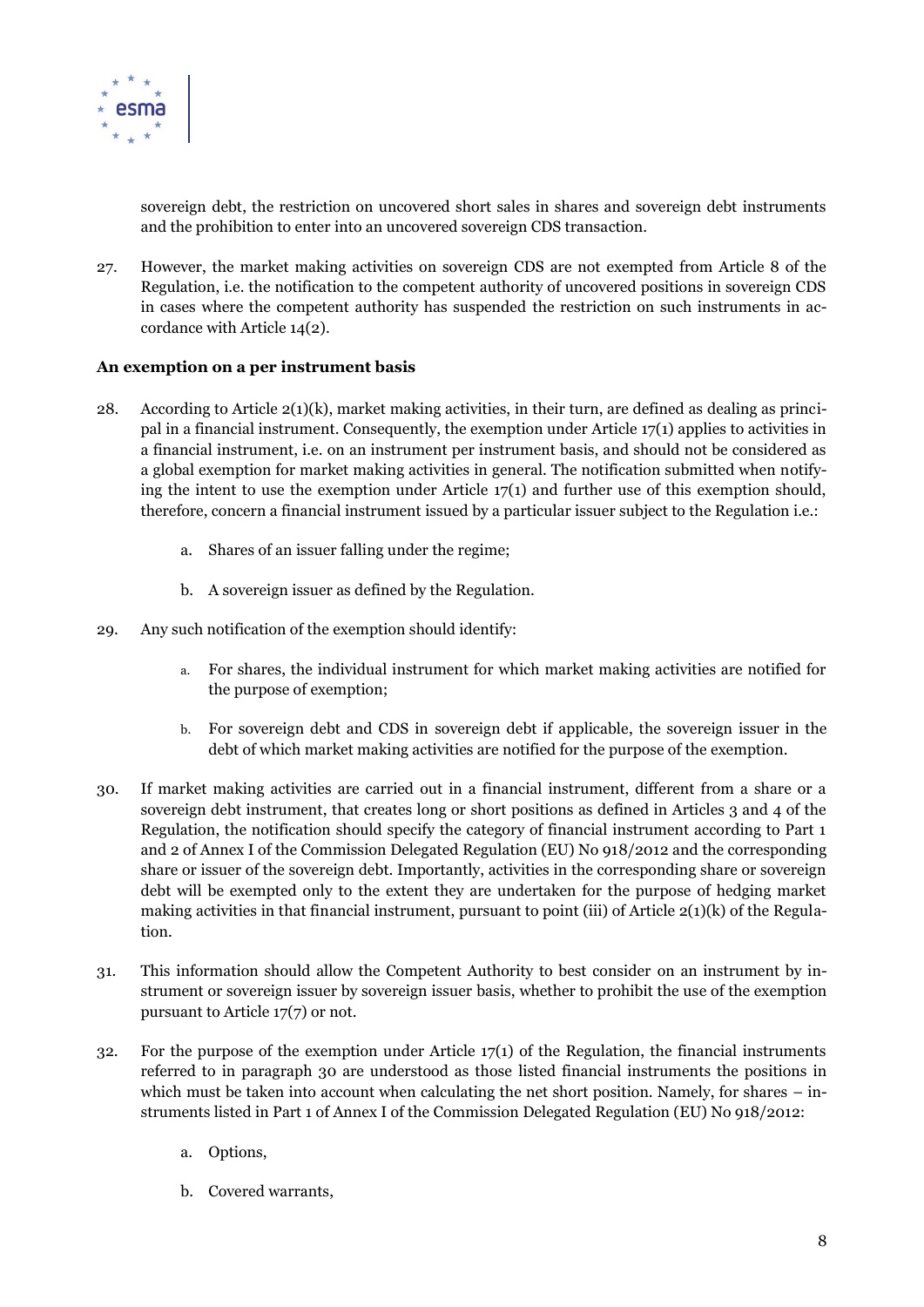

- c. Futures,
- d. Index-related instruments,
- e. Contracts for difference,
- f. Shares/units of exchange-traded funds,
- g. Swaps,
- h. Spread bets,
- i. Packaged retail or professional investment products,
- j. Complex derivatives,
- k. Certificates linked to shares,
- l. Global depository receipts.

For sovereign issuers, instruments listed in Part 2 of Annex I of the Commission Delegated Regulation (EU) No 918/2012 :

- a. Options,
- b. Futures,
- c. Index-related instruments,
- d. Contracts for difference,
- e. Swaps,
- f. Spread bets,
- g. Complex derivatives,
- h. Certificates linked to sovereign debt.
- 33. In particular, a person's market making activities on derivatives and ETFs where, respectively, the underlying(s) of the derivative in question and the constituents of the concerned ETF are financial instruments falling within the scope of the regime could qualify for the exemption as long as trading in the relevant underlying is conducted for the purpose of hedging market making activities in the corresponding derivatives and ETFs.
- 34. This approach is in line with the text of the Regulation. It should also be recalled that in accordance with the general principles on the interpretation of European legislation, as applied generally, an exemption included in a European legal text should be interpreted narrowly. Moreover, any other interpretation would be limiting the effectiveness of the Regulation - de facto enlarging without limits the operation of the exemptions.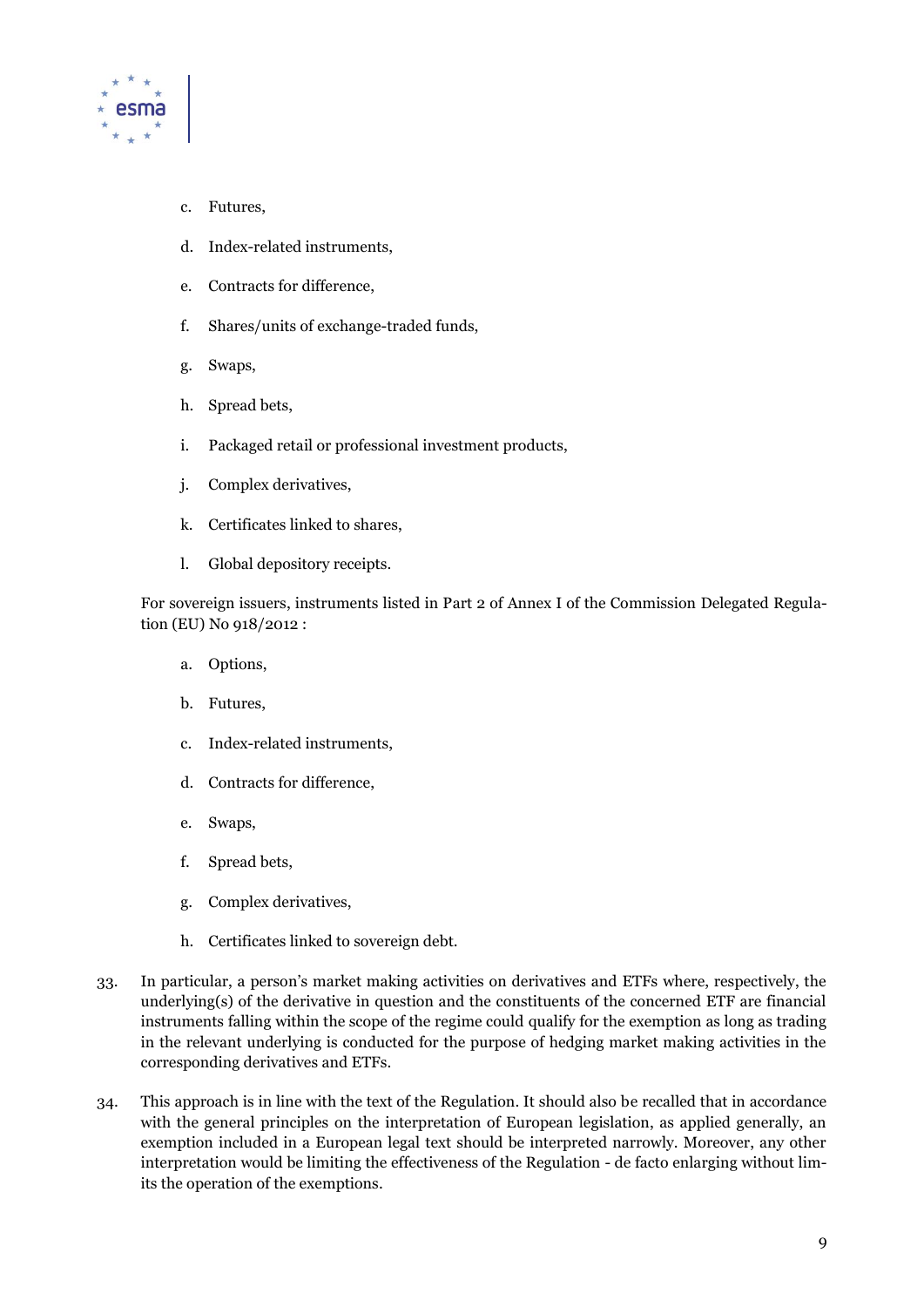

# **Membership requirement**

- 35. Any natural or legal person intending to make use of the exemption for market making activities and notifying the relevant competent authority of its intention should be a member of a trading venue (i.e. a regulated market or a MTF as defined in Article 4(14) and 4(15) of MiFID) or of an 'equivalent' market in a third country where it deals as principal in a financial instrument in any of the two capacities and related hedging activities specified in Article  $2(1)(k)$ .
- 36. In either case, the instrument which is the subject of the notification should be admitted to trading or traded on that venue or market of which that person is a member. For financial instruments referred to in paragraph 30, it is not required to be a member of the venue where the corresponding share or sovereign debt is admitted to trading or traded.

# **VII.Determination of the competent authority that should be notified**

- 37. The Regulation specifies to which competent authority a natural or legal person should notify its intention to make use of an exemption for market making activities or as an authorised primary dealer. However, there is a distinction between a third country entity not authorised in the Union and other persons, authorised, registered or domiciled in the Union.
- 38.For persons authorised in the Union, the relevant competent authority for notification (RCA) is:
	- for the exemption for market making activities, the competent authority of the home Member State of that person as defined in Article 2(1)(i) of the Regulation;
	- for the exemption as authorised primary dealers, the competent authority of the Member State of the concerned sovereign debt.
- 39. For a third country entity not authorised in the Union (third country entity), Article 17(8) of the Regulation defines the relevant competent authority as that of the main trading venue in the Union in which it trades. Therefore, when a third country entity intends to make use of the exemption for market making activities for a specific financial instrument or as a primary dealer, it should notify the authority of the trading venue where it carries out most of its trading activities in Europe.
- 40. The third country entity should assess its activity in the course of the preceding year on the basis of the turnover (as defined in Article 2(9) of Commission Regulation (EC) No 1287/2006) per trading venue when performing market making activities in financial instruments in Europe and conducting secondary market operations on sovereign debt instruments as authorised primary dealer, and, identify on which European trading venue (i.e. regulated market or MTF) it is the most active.
- 41. This would provide each third country entity with a single entry point within Europe, a single European competent authority to which the notification should be addressed, irrespective of the financial instrument concerned.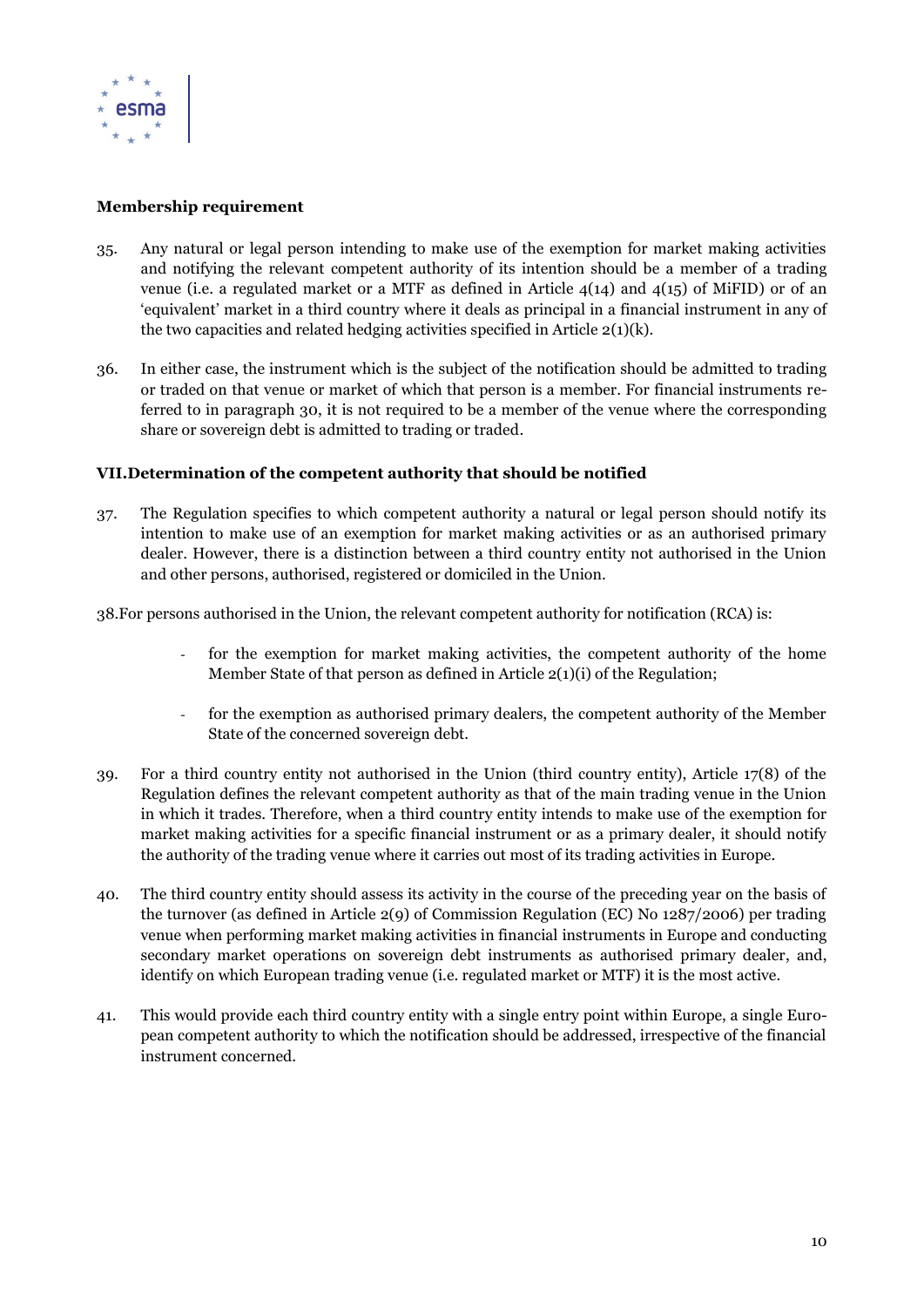

 $\overline{a}$ 

# **VIII. General principles and qualifying criteria of eligibility for the exemption**

42. The below principles and criteria are not intended to supplement or change the definition of market making activities<sup>1</sup>, but rather set the standards that competent authorities shall take into account when assessing whether an entity notifying an exemption under Article  $17(5)$  of the SSR is entitled to benefit from it.

# **VIII.I. General principles**

- <span id="page-10-0"></span>43. A person, as defined above, that intends to use the exemption set out in Article 17(1) of the Regulation must:
	- be a member of a trading venue where the financial instrument in question is admitted to trading or traded and in which it conducts a market making activity on that instrument
	- comply with the general rules and particular requirements for market making activities imposed by the trading venue or market in the third country, where applicable;
	- maintain its records of orders and transactions relating to its market making activities for which it requests the exemption so that they can be easily distinguished from its proprietary trading activities;
	- implement internal procedures with respect to the market making activities for which it claims the exemption that allow these activities to be immediately identified and the records readily available to the competent authority upon request;
	- possess effective compliance and audit resources and a framework to enable it to monitor the market making activities for which it requests the exemption;
	- be able to demonstrate at any time to the competent authority that its market making activity meets the principles and criteria in the Guidelines.

#### **VIII.II. Principles and qualifying criteria that should apply when "posting firm, simultaneous two-way quotes of comparable size and at competitive prices, with the result of providing liquidity on a regular and ongoing basis to the market" (Article 2(1)(k)(i))**

44. The over-riding applicable principle for all asset classes is that an entity notifying its intention to make use of the exemption for its market making activities under Article 2(1)(k)(i) must provide liquidity to the market on a regular and ongoing basis by posting firm, simultaneous two-way quotes of comparable size and at competitive prices. It is important to note that the presence, price and size requirements are not independent but interact with one another. Market making activities under Article  $2(1)(k)(i)$  that are exempt under Article 17 will be those where a person is offering prices that are competitive and in comparable sizes, in line with the specified qualifying criteria for at least the stated mandatory time presence where relevant.

<sup>&</sup>lt;sup>1</sup> In particular, these criteria do not intend to broaden or narrow the scope of market making as defined currently in MIFID or as it will be defined following the MIFID review.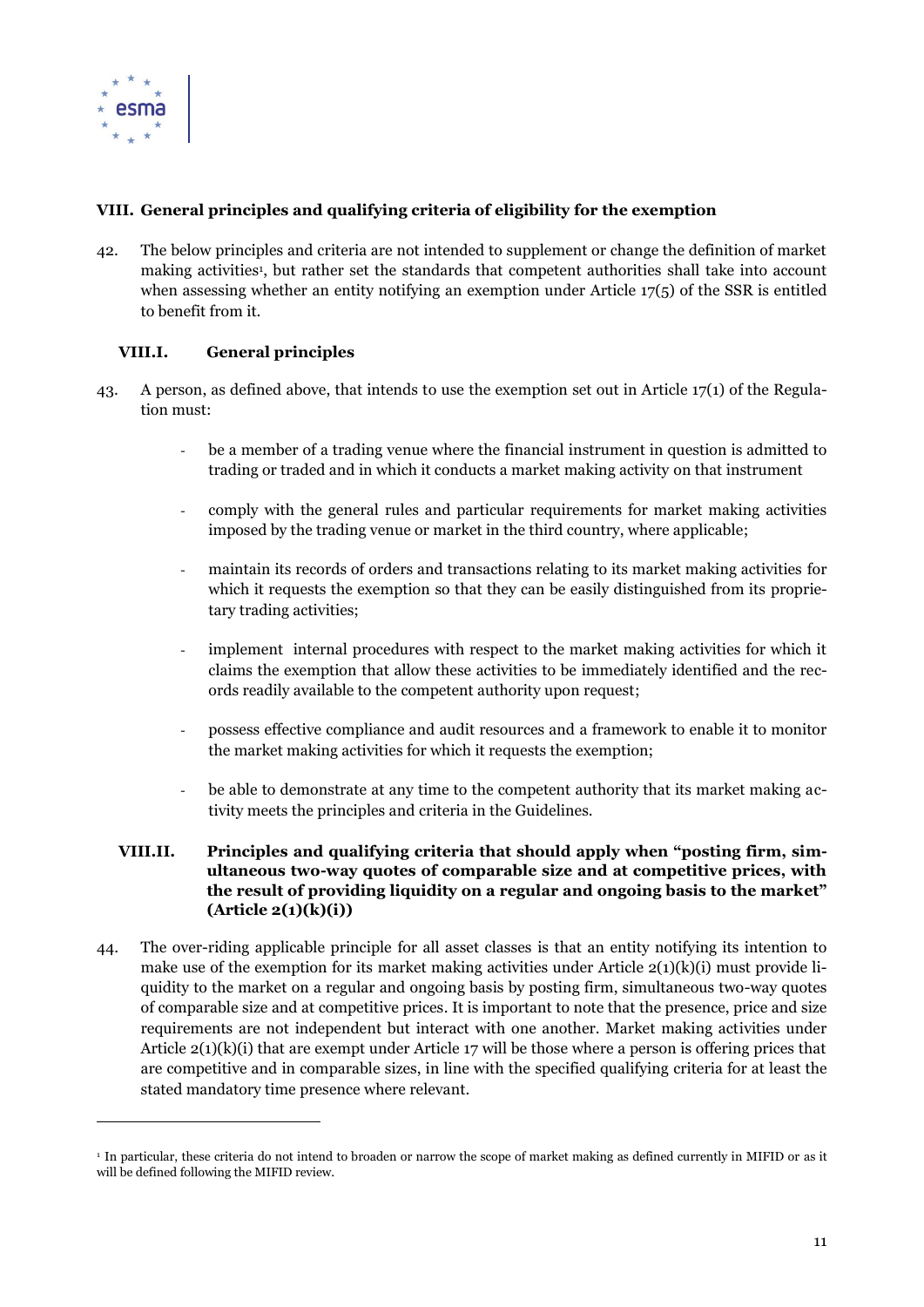

- 45. ESMA considers it appropriate to include in this set of Guidelines the qualifying criteria against which competent authorities should assess notifications submitted under Article 17(5) in relation to equities, and equity derivatives traded on a trading venue. Criteria for other asset classes covered by the Regulation can be issued by ESMA in due course. ESMA will take account of the outcome on MiFIR and MiFID on the market making definition in order to ensure consistency of the European regulations. ESMA will continue to monitor developments in the market and may reconsider the defined qualifying criteria in the future.
- 46. As regards presence, a person undertaking market making activities under Article 2(1)(k)(i) must be present on the order book or be posting quotes on a trading venue for the relevant equity or equity derivative financial instrument(s) for which it requests the exemption for a sufficient proportion of the mandatory trading period. In this regard, the Regulation does not appear to require an uninterrupted presence though it provides that the presence should be regular and ongoing. Therefore, presence on the market should consist of:
	- a. conducting qualifying activities each day the market is open;
	- b. submitting orders that meet the below-mentioned criteria, according to a reasonable frequency, that is not interrupting the market making activity for a significant period of time during a single trading session.
- 47. As regards the requirement to post two-way quotes of comparable size and at competitive prices, the Regulation does not specify if the prices that are posted have to be similarly competitive on buy/sell. Hence ESMA considers that the bid-ask range proposed by the person conducting market making activities can be asymmetrical, that-is-to-say that it can be moved away from the central point of the market bid-ask range being posted for the relevant financial instrument. The competitiveness of the prices can therefore be different on bid and ask at a given time according to the directional side of its strategy, as long as the entity undertaking market making activities complies with the aim of providing liquidity to the market. In any case, the potential asymmetry should not result in either the bid or the ask price not being competitive.
- 48. Taking into account the above considerations, for shares qualifying as liquid shares under MiFID:
	- a. a regular and ongoing presence on the market would mean that market making activities should be undertaken either on a monthly or daily basis for at least 80% of the overall trading time. This time presence may be reduced in cases of abnormal market situations as defined under the rules of the relevant trading venue. For those MiFID liquid shares whose price is determined solely by auction on a trading venue, the concept of regular and ongoing time presence does not have a meaning comparable to that prevailing for those shares for which trading is carried out on a continuous basis. In such cases the regular and ongoing presence criterion should be assessed at least against the standards defined for recognised market makers/liquidity providers in the instruments by rules of the trading venue where the instrument is admitted to trading. To claim for the exemption for market making activities for these instruments, the person should issue competitive buy and sell orders during the pre-opening auction call phase such that their quotes are present when the auction concludes and the closing price for the instrument is determined.
	- b. Competitive prices should be within the maximum bid/offer spreads that are required from market makers/liquidity providers recognised under the rules of the trading venue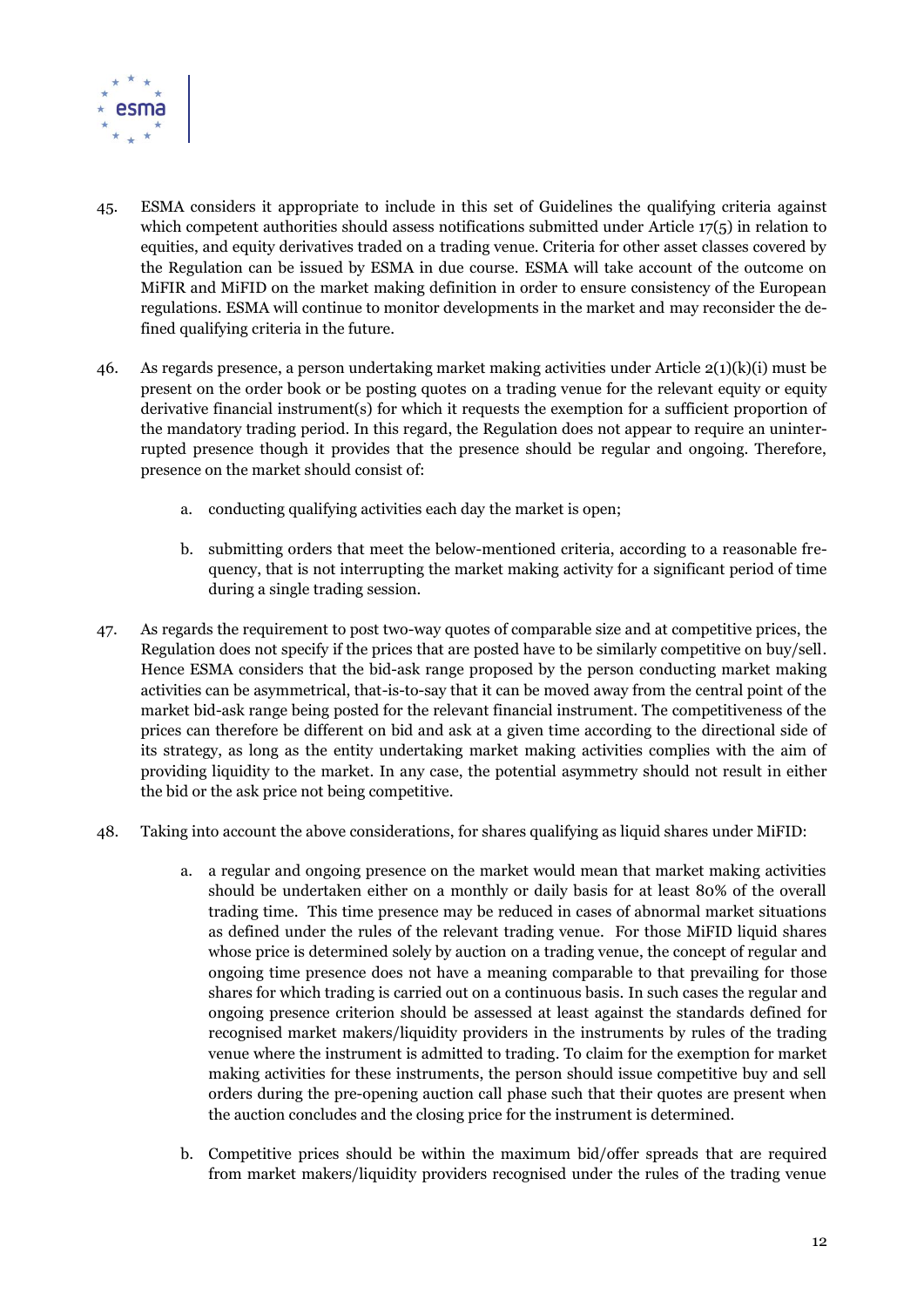

where they are posted for the concerned instruments. In cases where that trading venue does not provide for rules on maximum bid/offer spreads for recognised market makers or liquidity providers, reference can be made to the requirements laid down in the rules for recognised market makers/liquidity providers by another trading venue where the concerned instrument is actively traded. Where this alternative is not possible, as a last resort, competitive price should be measured as a proportion of the average spread observed on the concerned instrument in the venue where the instrument is traded. Any asymmetry between the prices of bids and offers is subject to the conditions set out in paragraph 47 above.

- c. The size of the orders posted by market makers on the order or quote book should not be smaller than those required from market makers/liquidity providers recognised under the rules of the trading venue where the shares concerned are traded. In cases where that trading venue does not provide for rules on order or quote size for recognised market makers or liquidity providers, reference can be made to the requirements laid down in the rules for recognised market makers/liquidity providers by another trading venue where the concerned instrument is actively traded. Where this alternative is not possible, as a last resort, the size of the orders or quotes issued in the market making capacity should be assessed in relation to the average trading size (ATS) for the concerned instrument.
- 49. For shares that do not qualify as liquid shares under MiFID and for equity derivatives traded on a trading venue:
	- a. the requirement to have a regular and ongoing presence on the market should be assessed against the standards defined in the rules of the trading venue where the instrument is admitted to trading for recognised market makers/liquidity providers on such instruments.
	- b. Competitive prices should be within the maximum bid/offer spreads for market markers/liquidity providers as laid down by the trading venue. Any asymmetry between the prices of bids and offers is subject to the same conditions as set out in paragraph 47 above.
	- c. the size of the orders should not be significantly smaller than what is required from market makers/liquidity providers recognised under the trading venue rules where the concerned instruments are traded.

For non-liquid shares, where the trading venue referred to above does not provide for rules on one of the criterion set out in b and c for recognised market makers or liquidity providers, reference can be made to the requirements laid down in the rules for recognised market makers/liquidity providers by another trading venue where the concerned instrument is actively traded.

Where such an alternative is not possible, as a last resort and depending on the concerned criteria:

 competitive prices should be measured as a proportion of the average spread observed on the concerned instrument in the venue where the instrument is traded or ultimately should be within the maximum bid/offer spreads laid down by the trading venue;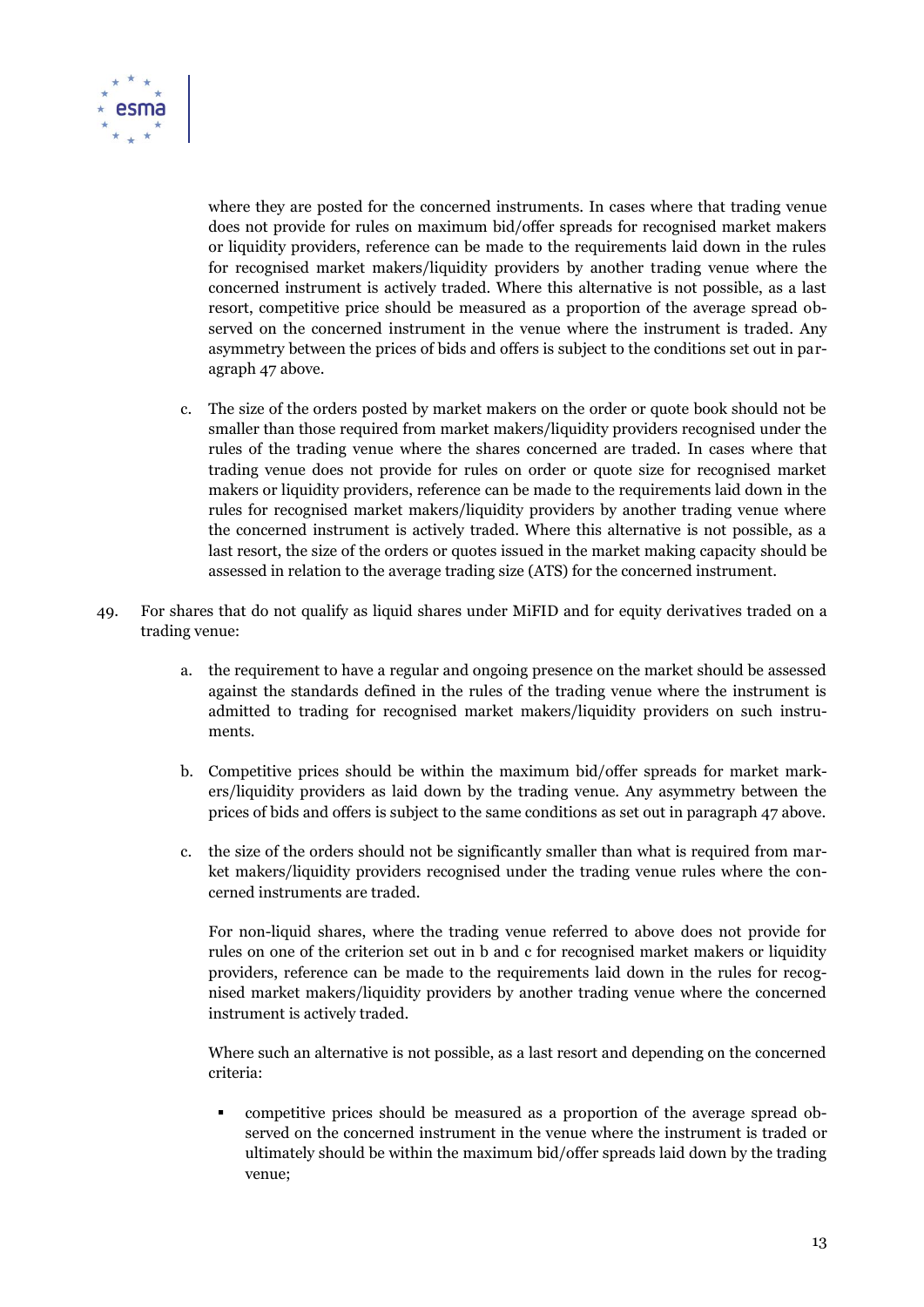

 the size of the orders or quotes issued in the market making capacity should be assessed in relation to the average trading size (ATS) for the concerned instrument on the venue where it is traded.

For equity derivatives, where the trading venue referred to above does not provide for rules on one of the criterion set out in a, b and c for recognised market makers or liquidity providers, reference can be made to the relevant requirements laid down in the rules for recognised market makers/liquidity providers by another trading venue where a similar derivative contract is actively traded, if any.

- 50. An entity may demonstrate that it meets these criteria by reference either, ex post, to historical trading or, ex ante, to trading it intends to conduct in the future.
- 51. ESMA proposes that competent authorities take the following approach towards assessment of notification of intent to make use of the exemption:
	- a. Where a person can demonstrate that it is party to a market making or liquidity provision contract or programme with a trading venue or an issuer which meets or exceeds the above three criteria there is a presumption that its notification should be accepted by the competent authority. It should be noted that regardless of being a party to the contract, the person should, nevertheless, fulfil relevant criteria under Article 2(1)(k), e.g. be a member of a trading venue, deal as principal, etc.;
	- b. Where a person is not party to a contract or programme as described above it should provide evidence that it meets the criteria set out above and the other requirements laid down by Article  $2(1)(k)$ .
- 52. Further, the notifying person should be in a position to provide additional information or evidence upon ad-hoc request from the competent authority. In particular:
	- a. Evidence of comparable size of orders;
	- b. Evidence of competitive prices of orders;
	- c. Evidence of regular and ongoing presence on the market.

# **VIII.III. Principles and qualifying criteria that should apply when dealing "as part of its usual business, by fulfilling orders initiated by clients or in response to clients' requests to trade" (Article 2(1)(k)(ii))**

- 53. In addition to the general principles set out in paragraph [4343,](#page-10-0) for dealing as a principal when fulfilling clients' orders or responding to clients' requests to constitute market making activities for the purposes of the Regulation, a person must demonstrate to the competent authority that it is an investment firm, credit institution, a third country entity or a firm as referred to in point (l) of Article 2(1) of Directive 2004/39/EC and that such dealing is and will be part of its 'usual business'.
- 54. To qualify for the exemption under this capacity market makers must
	- a. undertake regular provision of prices to clients or maintain the ability to provide a quote in response to client demand; and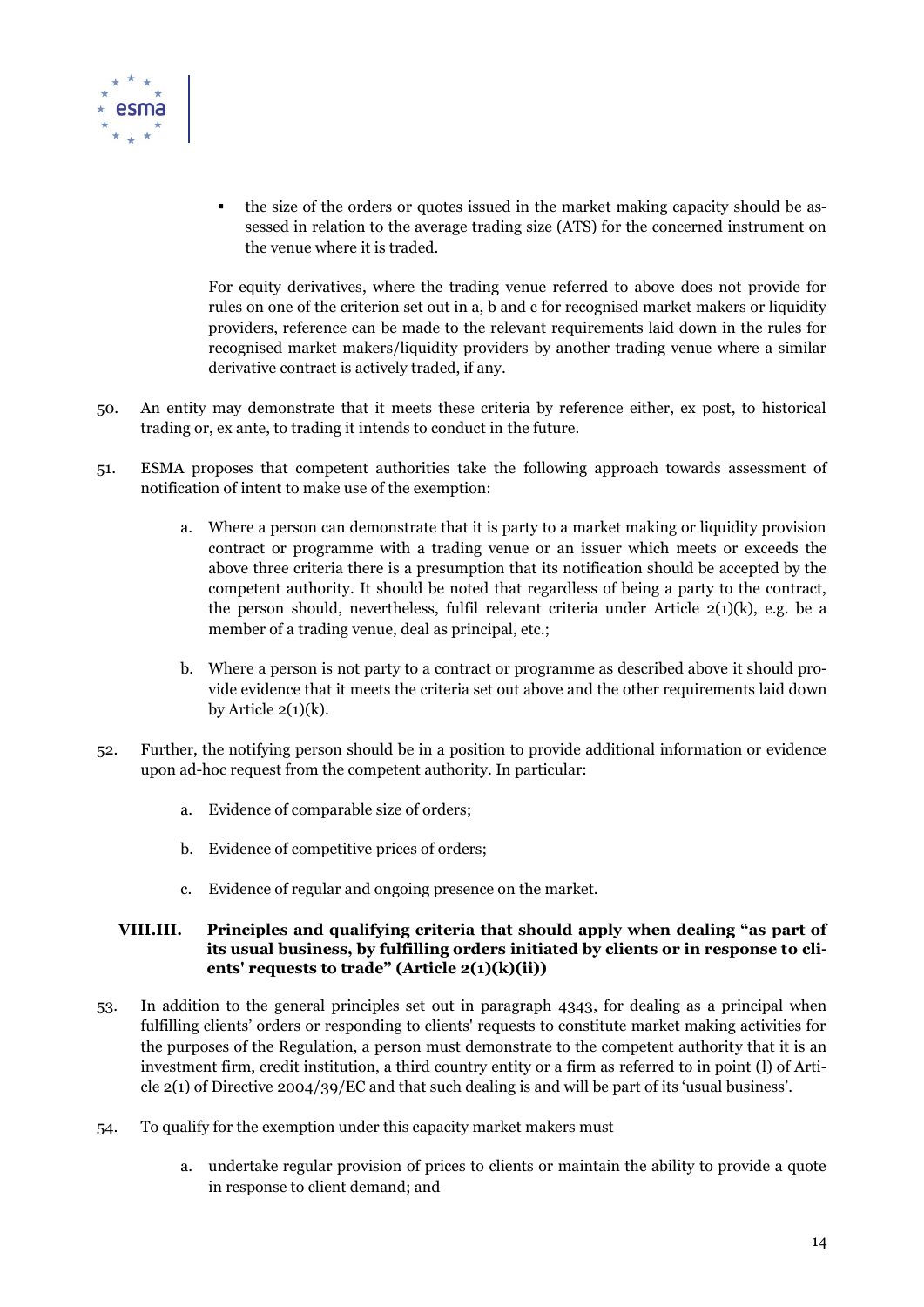

- b. stand ready to trade with clients upon request.
- 55. As such, the competent authority will take into account issues including:
	- Whether, and to what extent, the person already deals on a frequent and systematic basis in the financial instrument in question when fulfilling client orders or responding to clients' requests. If the market making activity is performed in instruments that are traded on an ad-hoc and infrequent basis it is decisive if the market-maker is at all business times ready and prepared to provide prices to clients and stands ready to trade in response to client's request with a reasonable expectation to trade in any instrument requested by a client. These have to be in advance defined instruments or categories of instruments, e.g. the main indices or instruments of regulated market. Presentation of the underlying business strategy could be used as a relevant evidence to support eligibility of once activity under Article 2(1)(k)(ii) for exemption;
	- The scale of activity (for which the exemption is notified) in comparison to overall proprietary trading of the person;
	- Where the person does not yet deal on a frequent and systematic basis in the financial instrument in question to fulfil client orders or to respond to clients' requests:

whether it has a reasonable expectation that it will do so in the future, and the basis for that expectation and the business assumptions that justify it (including in relation to its dealing for clients in other financial instruments). Reasonable expectation of dealing in a particular financial instrument can be referred to in a notification to CAs.

# **VIII.IV. Anticipatory hedging under Article 2(1)(k)(iii))**

- 56. An entity dealing as principal in anticipation of client orders or requests expected to materialise in the near term can benefit from the market making exemption to the extent that the anticipated hedging is necessary for the performance of actual market making activities and is not carried out on other grounds, such as speculative. Should the anticipated client's order or request to quote not be received, the position accumulated through anticipated hedging should be unwound in an expeditious and orderly manner (and in any event as soon as practicable).
- 57. The market maker must be able to demonstrate that trading in anticipation of clients request correlates with transactions carried out in performance of market making activities at any time.

#### **IX. Exemption process**

- 58. The use of the exemption under the Regulation is based on the requirement for notification of the intent. It is not an authorisation or licensing process. However, the notified competent authority may prohibit the use of the exemption, either at the time of the notification or subsequently, if it considers that the conditions of the exemption are no longer fulfilled.
- 59. Considering the wide geographical scope of the exemption for a specific financial instrument and the potential impact on the European markets, the single competent authority which receives the notification for that instrument is accountable for its decision as to whether or not to prohibit its use.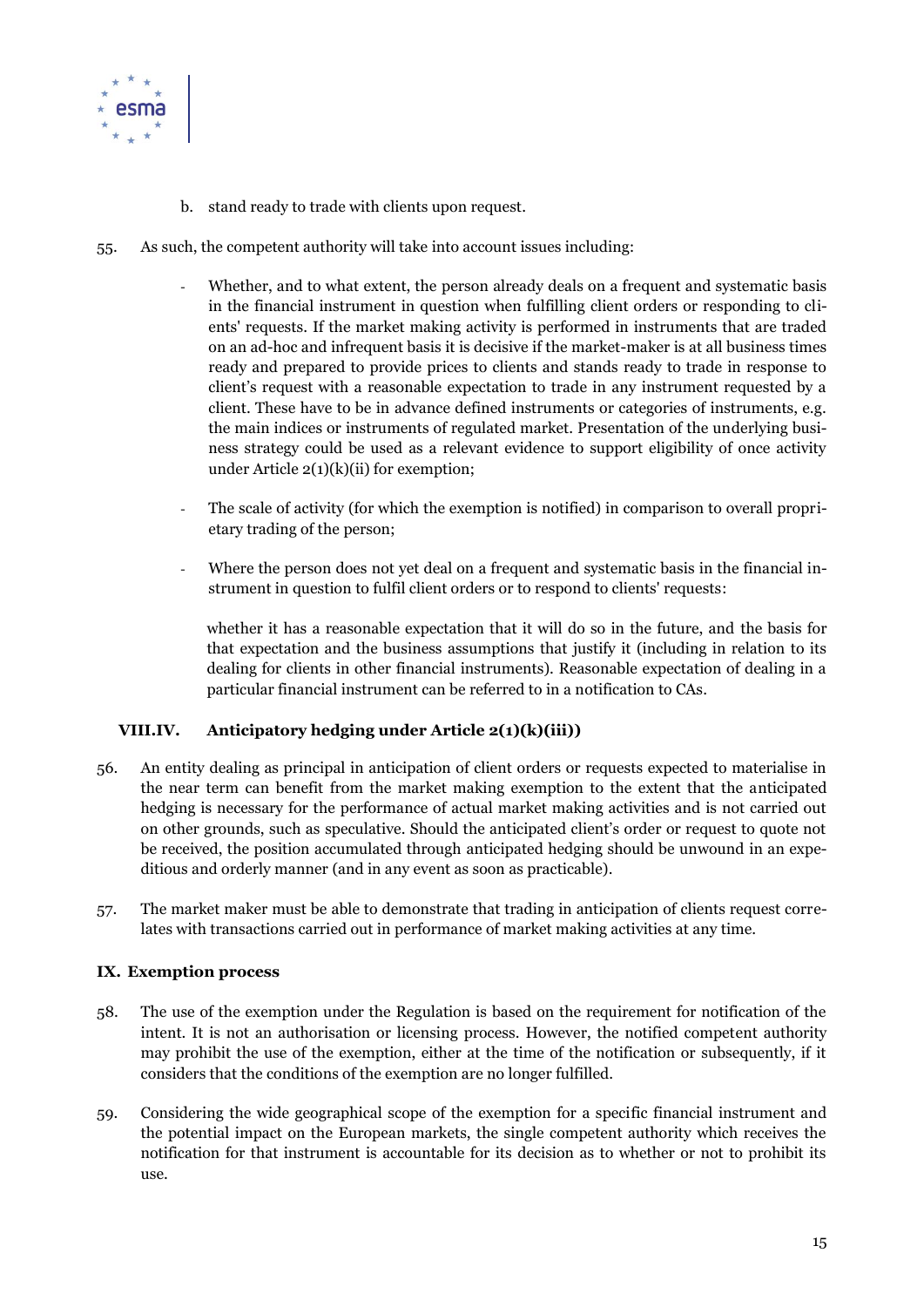

- 60. Besides, according to the Regulation, the onus for prohibiting the use of the exemption is on the competent authority that was notified. Therefore, ESMA considers that any decision by that competent authority to refuse the benefit of the exemption to a person should be justified and made in writing.
- 61. Depending on national laws and regulations and though not required by the Regulation, a competent authority which is notified of the intent to use an exemption may formally respond to the notifying person that it does not object to the use of that exemption.
- 62. In this context, it is therefore crucial to have a harmonised application of the provisions of the Regulation relating to (a) the notification of the intent to use the exemption, (b) its content, (c) the approach to processing notifications received by relevant competent authorities and (d) the approach to assessing conditions of the exemption which may result in the decision by a competent authority to prohibit its use of exemption, including the criteria to consider, whether it be at the time of the initial notification or subsequently.

# **Notification of intent**

- 63. The common approach to requirements for information provided in the notification of the intent to use the exemption should be balanced so as to ensure that competent authorities are provided sufficient information. This information should allow them to implement an efficient notification assessment process and at the same time avoid imposing disproportionate notification requirements on persons intending to make use of the exemption.
- 64. The notification has to be submitted to the relevant competent authority in electronic format, in accordance with the template provided in Annex I and II, in the language(s) accepted by the competent authority in that Member State and be confirmed in writing if required under the legal and regulatory framework of that Member State. Should additional accompanying documents be provided, they can be submitted in a language which is customary in the sphere of international finance.
- <span id="page-15-0"></span>65. Depending on the type of exemption (Authorised Primary Dealers or Market Making activities), the notifying entity should provide the following information:
	- a. For Authorised Primary Dealers:
		- i. Details of the notifying party;
		- ii. Details of the contact person within the notifying party;
		- iii. Copy of the agreement/recognition signed with a sovereign issuer or a person acting on its behalf.
	- b. For market making activities:
		- iv. Details of the notifying party;
		- v. Details of the contact person within the notifying party;
		- vi. Status of the notifying party: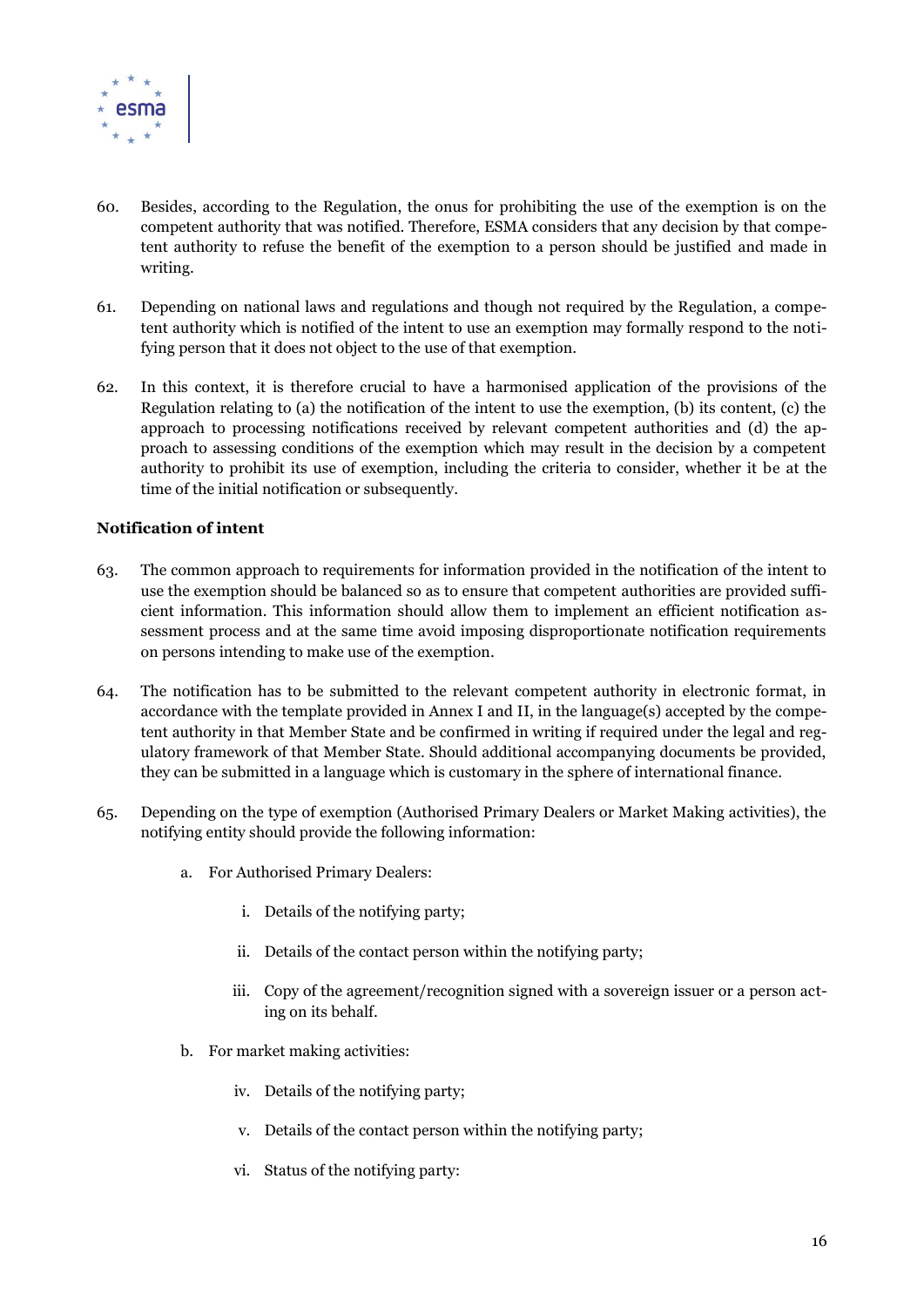

- 1. Credit institution;
- 2. Investment firm;
- 3. Third country entity; or
- 4. Firm as referred to in point (l) of Article 2(1) of Directive 2004/39/EC.
- vii. Market of which the notifying person is a member;
- viii. A description of the activities specifying particular capacity according to Article 2(1)(k) of the Regulation:
	- 1. Capacity under Article  $2(1)(k)(i)$ ;
	- 2. Capacity under Article 2(1)(k)(ii) and the nature of client facilitation services:
		- a. Fulfilling orders initiated by clients;
		- b. Responding to clients' requests to trade.
- ix. For each capacity, the financial instrument(s) for which the intent to use the exemption is notified. It can take the form of a list of individual financial instruments or a clear specification of the instruments concerned (e.g. FTSE 100 on particular date), provided that it results in a closed list of specific instruments and allows the notified competent authority to unambiguously identify all individual instruments for which the exemption is declared;
- x. In case of existing contractual agreement for provision of market making services – description of the main duties and activities under the contract or a copy of the contract;
- xi. Where the market making activities are carried out on instruments referred to in paragraph 30, e.g. ETFs, listed derivatives, etc. – the corresponding category of financial instruments according to Section C Annex I of MiFID, e.g. category 3 – units in collective investment undertakings;
- xii. Where no previous market making activity in a particular financial instrument can be demonstrated (e.g. IPO, intention to start a new market making business in a new financial instrument, etc.):
	- 1. For market making activities under Article  $2(1)(k)(i)$  capacity indication of expected daily volumes of market making activities in a financial instrument;
	- 2. For market making activities under Article  $2(1)(k)(ii)$  capacity indication of expected weekly volumes of market making activities in a financial instrument.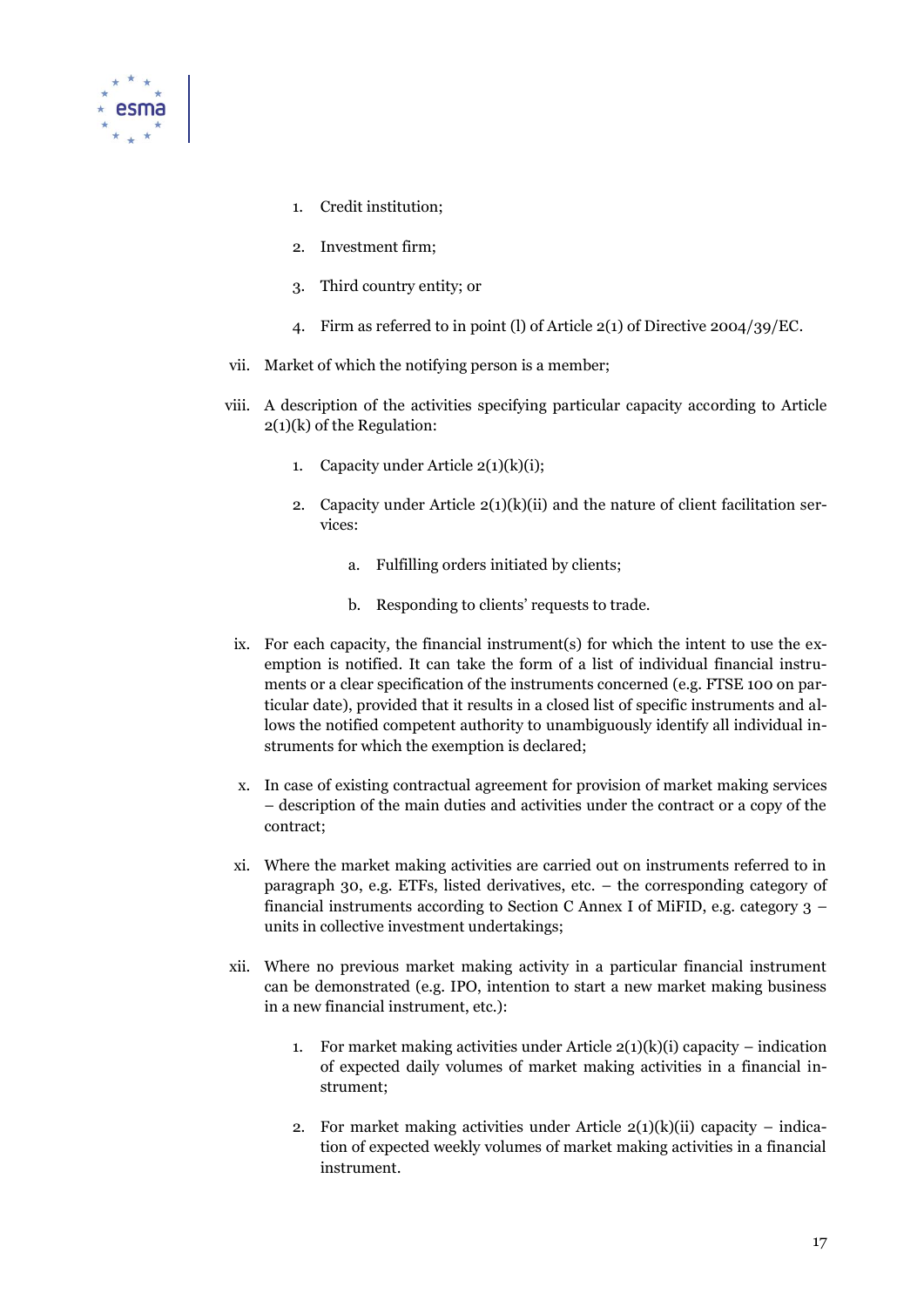

- 66. For the authorised primary dealer or market making activities exemption, the status of the notifying party (investment firm, credit institution, market member) is a condition that should be clearly assessed and cross-checked on the basis of the evidence to be provided by the notifying entity.
- 67. It should be noted that such an assessment may be more complex for third country entities: beyond ensuring that the third country market of the applicant is declared equivalent, cooperation and exchange of information with third country regulators may be necessary and will be carried out according to provision of Article 38 of the Regulation.

#### **Monitoring of the conditions of the exemption**

- 68. In accordance with Article 17(9) and 17(10) a person who has given a notification under paragraphs 5 or 6 of Article 17 shall as soon as possible notify in writing the relevant competent authority where there are any changes affecting that persons eligibility to use the exemption. In light of the notified changes, the competent authority shall assess within two weeks whether the relevant activities still qualify for the exemption.
- 69. As part of common supervisory approaches and practices, competent authorities might on their own initiative carry out thematic reviews to verify at any time whether activities of the natural or legal person satisfy the conditions of exemption.

#### **Specific situation of emergency measures**

70. When in exceptional circumstances a competent authority is introducing a temporary measure exercising its powers under Chapter V Section 1 of the Regulation that goes beyond the regular regime, it may decide to exempt market making activities or primary dealing activities from the measures. This is a discretionary power left to the authority introducing the measure. In particular, the competent authority might exercise a certain level of discretion when providing for such exemption. Without prejudice to further exceptions being specified by a competent authority, when an exception applies to market making activities, the latter should be understood as defined in the Regulation.

#### **Cooperation between competent authorities**

- 71. As provided for in the Regulation the exemption is granted by the relevant competent authority of the notifying person and, for a third country entity, the competent authority of the trading venue where most of its trading takes place) and it must be accepted throughout the Union.
- 72. However it is possible that for certain financial instruments the local authority of the market (which is the host authority for the notifying person) may receive more comprehensive data in order to verify the actual performance of market making activities for which the person is exempted. Namely, while performing a day-to-day supervisory function of the trading activities on the local market, the host authority might come across evidence of suspected non-compliance with the conditions for exemption for market making activities by a particular person. In such a case the host authority will submit relevant evidence to the home authority.
- 73. The home competent authority, having considered and analysed the evidence provided, shall undertake further cooperation in accordance with Articles 35 and 37 of the Regulation.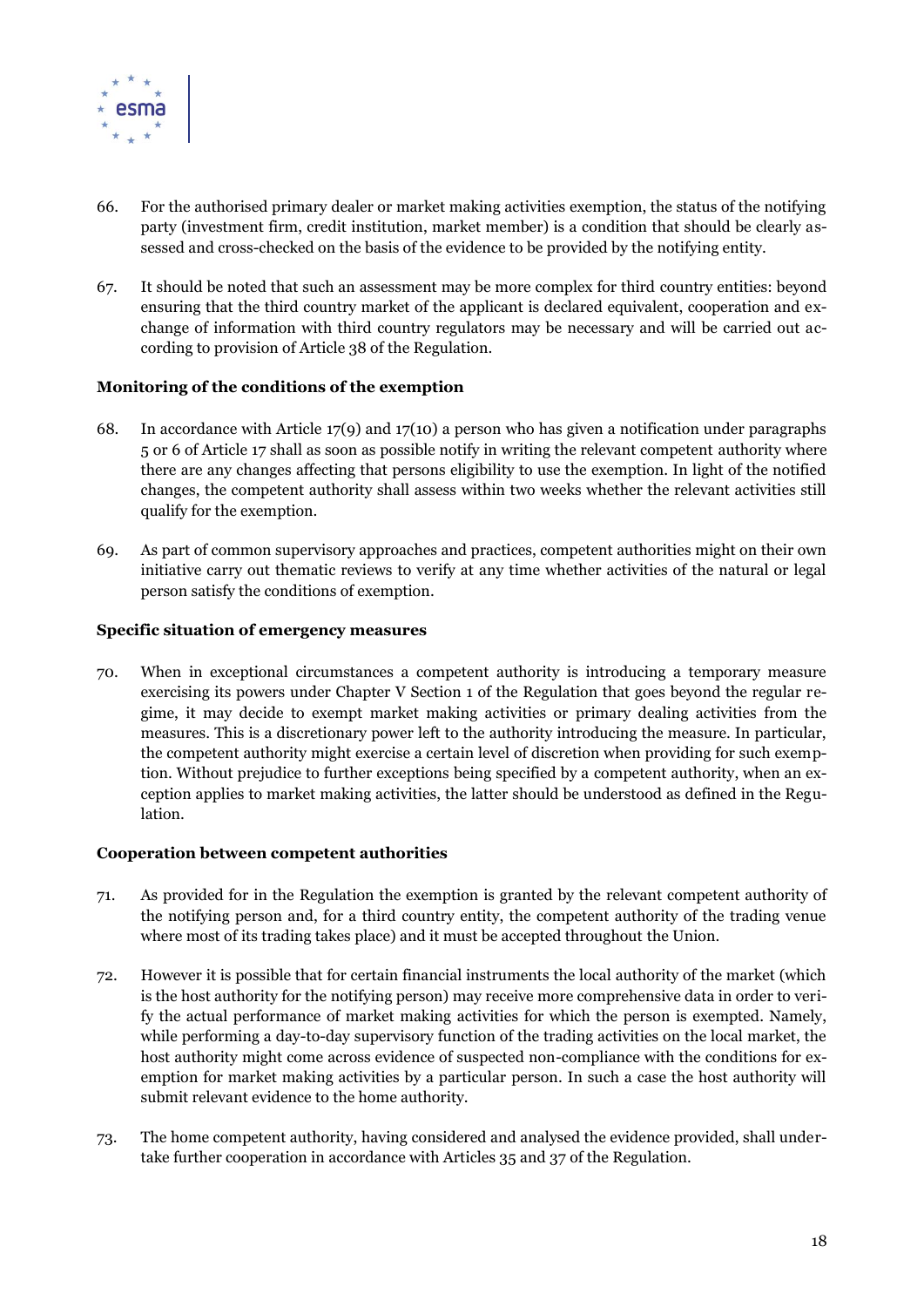

74. Disagreements between the competent authorities shall be settled according to provisions in Article 19 of the ESMA Regulation (EU) No 1095/2010.

# **X. Transitory measures**

- 75. According to Article 17(14) of the Regulation notification to a competent authority may be made at any time within sixty calendar days before 1 November 2012. Nevertheless, notifications made before entry into force of the Guidelines and not in compliance with requirements set herein shall be reviewed and assessed against the provisions contained in the Guidelines within 6 months after application of the Guidelines.
- 76. It should be noted that the Regulation does not contain a grandfathering clause for market making exemptions granted before its application. Therefore, entities whose activities were exempted from national short selling regimes before the Regulation became applicable should notify the relevant competent authorities in writing of their intention to make use of exemption under Article 17(1) of the Regulation.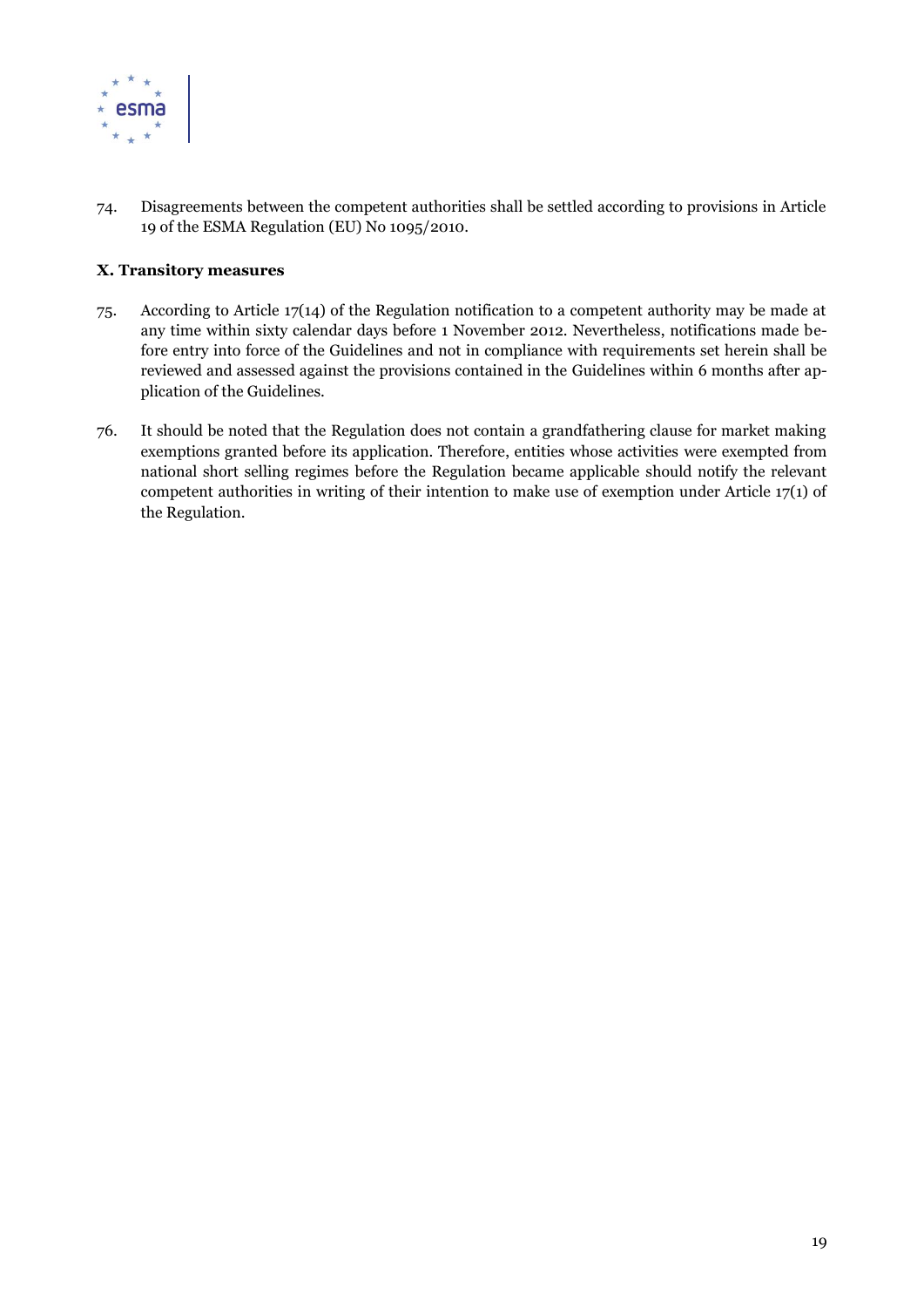

# **Annex I**

**Notification of intent to make use of the exemption under Article 17(3) of Regulation (EU) No 236/2012 of the European Parliament and the Council of 14 March 2012 on short selling and certain aspects of Credit Default Swaps**

| $\mathbf{1}$ | <b>Details of NOTIFYING PARTY</b>                                                                                                                            |  |
|--------------|--------------------------------------------------------------------------------------------------------------------------------------------------------------|--|
| a)           | First name<br><b>LAST NAME</b><br>Full company name                                                                                                          |  |
| b)           | <b>BIC</b> code<br>(if the holder has one)                                                                                                                   |  |
| c)           | Country                                                                                                                                                      |  |
| d)           | Address                                                                                                                                                      |  |
| $\mathbf{2}$ | <b>Contact person</b>                                                                                                                                        |  |
| a)           | First name<br>Last name                                                                                                                                      |  |
| b)           | Phone number                                                                                                                                                 |  |
| $\mathbf{c}$ | Fax number                                                                                                                                                   |  |
| d)           | E-mail address                                                                                                                                               |  |
| 3            | <b>Financial Instrument</b>                                                                                                                                  |  |
|              | Description of sovereign issuer of debt<br>instrument<br>(provide information in specific spread-<br>sheet listing the sovereign issuer(s) in<br>CSV format) |  |

Date, signature

# IMPORTANT:

This notification form is only valid if submitted together with a copy of the agreement/recognition signed with a sovereign issuer or a person acting on its behalf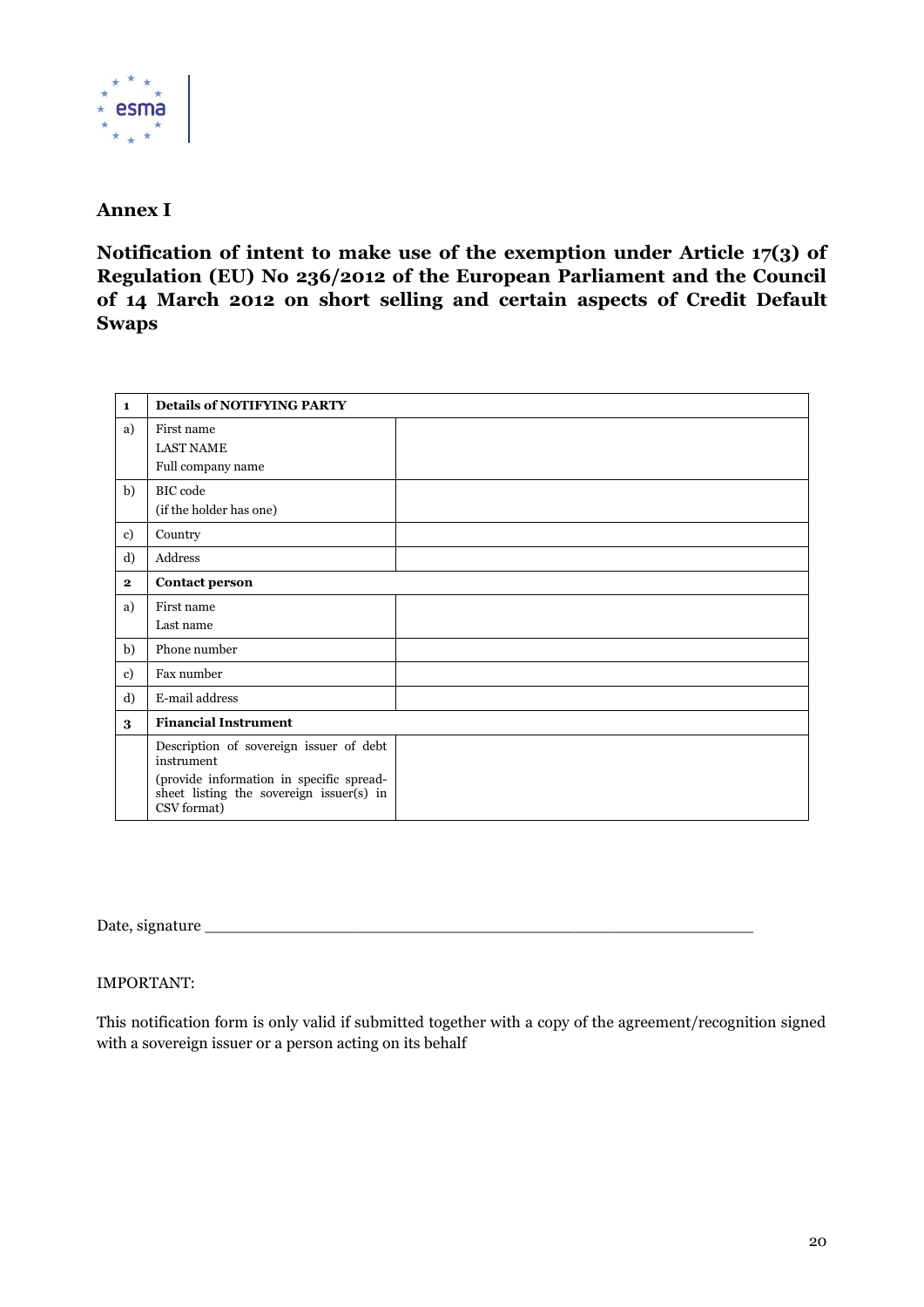

# **Annex II**

**Notification of intent to make use of exemption the under Article 17(1) of Regulation (EU) No 236/2012 of the European Parliament and the Council of 14 March 2012 on short selling and certain aspects of Credit Default Swaps**

| $\mathbf{1}$ | <b>Details of NOTIFYING PARTY</b> |  |
|--------------|-----------------------------------|--|
| a)           | First name                        |  |
|              | <b>LAST NAME</b>                  |  |
|              | Full company name                 |  |
| b)           | BIC code                          |  |
|              | (if the holder has one)           |  |
| c)           | Country                           |  |
| d)           | Address                           |  |
| $\bf{2}$     | <b>Contact person</b>             |  |
| a)           | First name                        |  |
|              | Last name                         |  |
| b)           | Phone number                      |  |
| $\mathbf{c}$ | Fax number                        |  |
| d)           | E-mail address                    |  |

| 3            | <b>Details of Market Making</b>                                                                                                                                                              |  |
|--------------|----------------------------------------------------------------------------------------------------------------------------------------------------------------------------------------------|--|
| a)           | <b>STATUS</b><br>(of the notifying party (credit institution, investment)<br>firm, third country entity or firm as referred to in<br>point (l) of Article $2(1)$ of Directive $2004/39/EC$ ) |  |
| b)           | <b>MARKET MEMBERSHIP</b><br>(trading venue(s) where membership exists)                                                                                                                       |  |
| $\mathbf{c}$ | DETAILED DESCRIPTION OF ACTIVITIES AC-<br>CORDING TO ARTICLE 2(1)(k) or INDICATION OF<br>EXPECTED ACTIVITIES ACCORDING TO ARTI-<br>CLE 2(1)(k)                                               |  |
| d)           | FINANCIAL INSTRUMENT (S)<br>(provide information in specific spreadsheet in CSV)<br>format)                                                                                                  |  |
|              | (i) INSTRUMENT<br>(share, sovereign issuer of debt instrument, CDS)                                                                                                                          |  |
|              | (ii) CATEGORY OF INSTRUMENT on which market<br>making activities are conducted, only when different<br>from $(i)$<br>(by designation of the financial instrument/<br>underlying)             |  |
| e)           | DESCRIPTION OF CONTRACTUAL AGREEMENT<br>(main duties and activities)                                                                                                                         |  |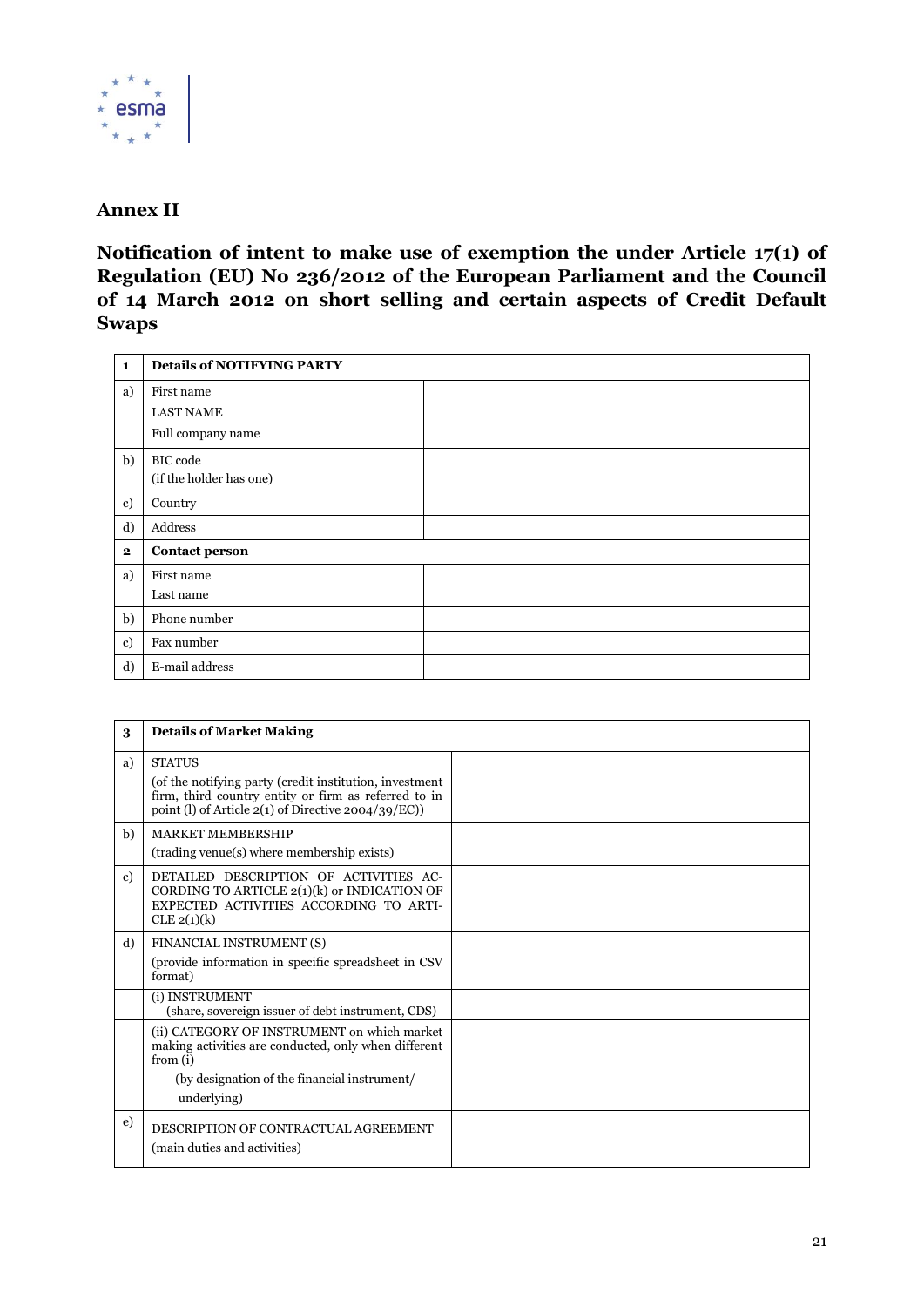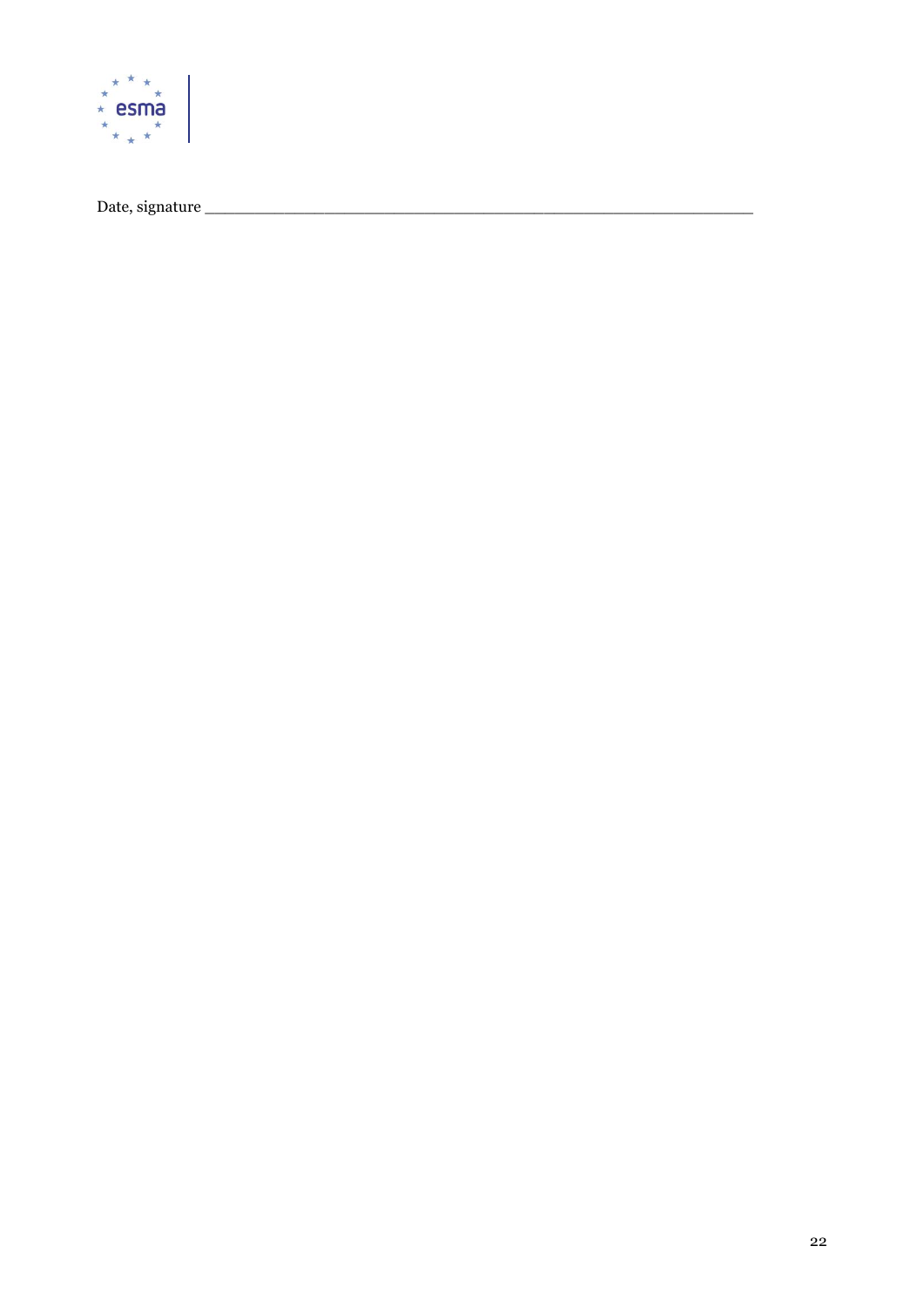

**Format of the spreadsheet (csv file) to use together with the forms for the notification of intent to make use of exemption the under Article 17(1) and 17(3) of Regulation (EU) No 236/2012 of the European Parliament and the Council of 14 March 2012 on short selling and certain aspects of Credit Default Swaps**

**Name of the informing competent authority: Name of the notifying person: ID code\* (e.g. BIC):** \*please specify what code is provided if not BIC

#### **For shares**

| No       | <b>ISIN</b> | Name of the issuer | Market Membership (for Art.<br>17(1) |
|----------|-------------|--------------------|--------------------------------------|
|          |             |                    |                                      |
|          |             |                    |                                      |
|          |             |                    |                                      |
| 4        |             |                    |                                      |
| $\cdots$ |             |                    |                                      |

#### **For sovereign bonds**

| No | Name of the sovereign issuer | Market Membership (Art. 17 |
|----|------------------------------|----------------------------|
|    |                              |                            |
|    |                              |                            |